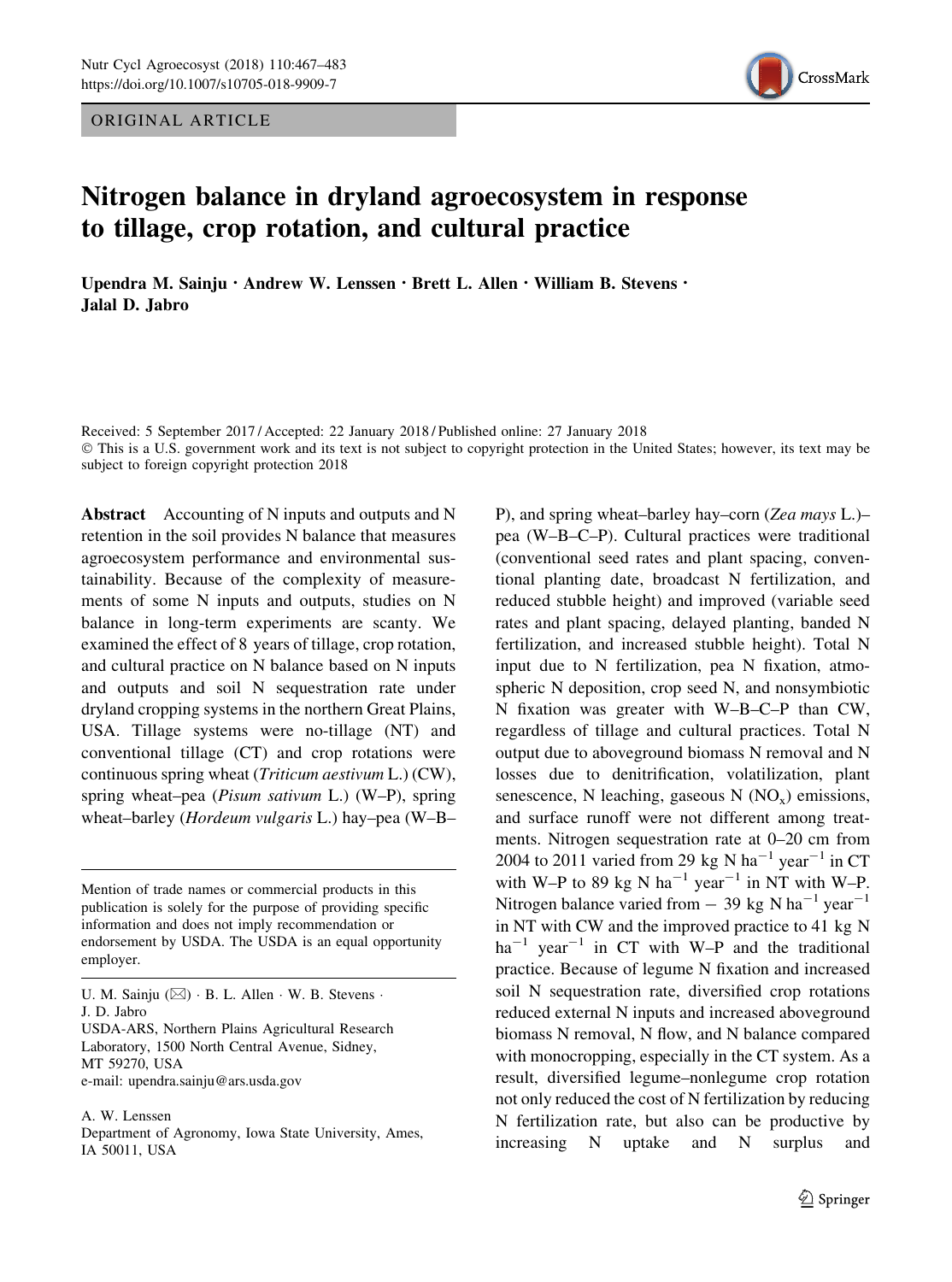environmentally sustainable by reducing N losses compared with nonlegume monocropping, regardless of cultural practices in dryland agroecosystems.

Keywords Cropping system - Management practice - Nitrogen input - Nitrogen output - Nitrogen budget - Soil total nitrogen

# Abbreviations

| Conventional tillage             |
|----------------------------------|
| Continuous spring wheat          |
| No-tillage                       |
| Soil total N                     |
| Spring wheat-barley hay-corn-pea |
| Spring wheat-barley hay-pea      |
| Spring wheat-pea                 |
|                                  |

# Introduction

Crop production must be enhanced with the next generation of green revolution to feed the growing population of 9 billion by 2050 with sustainable intensification (Eickhout et al. [2006](#page-15-0); Singh [2013](#page-16-0)). Application of N fertilizers and manures can increase crop yields; excessive application beyond crops' need, however, not only reduce yields (Smil [1999;](#page-16-0) Janzen et al. [2003;](#page-16-0) Eickhout et al. [2006](#page-15-0)), but also has undesirable consequences on soil and environmental quality, such as soil acidification, N leaching, and emissions of  $NH_3$  and  $NO_x$  gases, out of which  $N_2O$  is a highly potent greenhouse gas that contributes to global warming (Franzluebbers [2007](#page-15-0); Herrero et al. [2010\)](#page-15-0). This is resulted by the inefficient use of N fertilizers by crops, as crops can remove about 40–60% of applied N (Meisinger and Randall [1991](#page-16-0); Schepers and Mosier [1991;](#page-16-0) Wang et al. [2014](#page-16-0)). Nitrogen-use efficiency of crops can be further reduced at higher N fertilization rates (Varvel and Peterson [1990\)](#page-16-0).

The residual soil N ( $NO_3-N + NH_4-N$ ) after crop harvest can either be converted to soil organic N or lost to the environment through leaching, denitrification, volatilization, surface runoff, soil erosion, and  $N_2O$ emissions (Smil [1999](#page-16-0); Janzen et al. [2003](#page-16-0); Eickhout et al. [2006](#page-15-0); Ross et al. [2008](#page-16-0)). Nitrogen loss to the environment, however, can be reduced by increasing N-use efficiency, enhancing soil N storage, and reducing N fertilization rate using improved management practices, such as crop rotation and cover cropping, compared with traditional practices, such as nonlegume monocropping and no cover cropping (Janzen et al. [2003;](#page-16-0) Ross et al. [2008;](#page-16-0) Pieri et al. [2011](#page-16-0); Sainju et al. [2012,](#page-16-0) [2014](#page-16-0)).

Nitrogen is also added to the soil through dry and wet (snow and rain) depositions from the atmosphere, biological N fixation, and irrigation water. Nitrogen is removed from the agroecosystem through crop grain and biomass harvest. The unharvested N in crop residue (stems and leaves) and roots becomes the core of soil N storage. Accounting of all N inputs and outputs and N retention in the soil yields N balance that can identify dominant processes of N flow and provides a framework to measure agroecosystem performance and environmental sustainability (Watson and Atkinson [1999](#page-16-0); Ross et al. [2008](#page-16-0)).

Recommended N fertilizer rates to crops are usually determined by economical profitability rather than maximum crop yields which vary with soil and climatic conditions, nutrient supply, and competitions with weeds and pests (Schepers and Mosier [1991](#page-16-0)). As soil residual N and mineralization of crop residue and soil organic matter provide significant N to crops during the growing season, N fertilization rates are usually adjusted by deducting these values so that crop production can be optimized and potential for N losses minimized. Depending on soil temperature and water content, residue addition (fresh or old residue), and soil organic matter, about 1% of soil organic N to a depth of 30 cm in dryland cropping systems to 2% in irrigated cropping systems is mineralized every year (Schepers and Mosier [1991](#page-16-0); Wang et al. [2014](#page-16-0)).

Variations in N inputs, outputs, and retention in the soil can affect N balance among agroecosystems due to differences in soil and climatic conditions, crop species, and management practices (Meisinger and Randall [1991;](#page-16-0) Ross et al. [2008;](#page-16-0) Pieri et al. [2011](#page-16-0)). Nitrogen fertilization rates and losses can be lower in fine- than coarse-textured soils due to increased soil N retention, although predominant N losses are gaseous losses and N leaching in fine-and coarse-textured soils, respectively (Meisinger and Randall [1991;](#page-16-0) Schepers and Mosier [1991](#page-16-0); Wang et al. [2014\)](#page-16-0). Management practices, such as no-till and crop rotation, can result in various N fertilization rates to same or different crops due to differences in soil residual N and N mineralization potential as well as soil N retention and N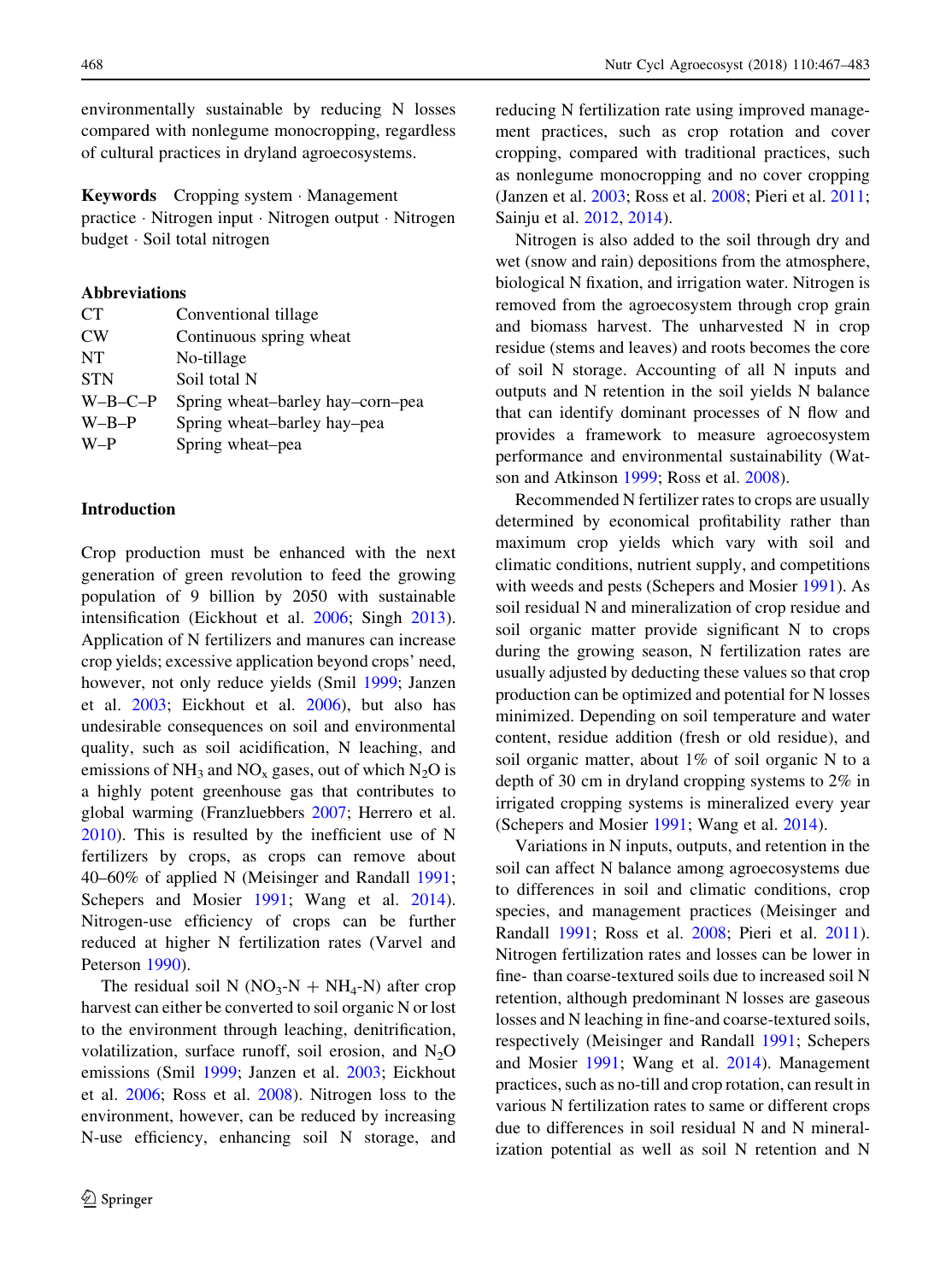losses compared with conventional till and monocropping (Ross et al. [2008;](#page-16-0) Pieri et al. [2011;](#page-16-0) Sainju et al. [2012,](#page-16-0) [2014](#page-16-0)).

Although N balances in agroecosystems have been reported in several long-term experiments (Davis et al. [2003;](#page-15-0) Ross et al. [2008](#page-16-0); Pieri et al. [2011](#page-16-0)), limited information exists on the effect of management practices on N balance on dryland cropping systems in the northern Great Plains, USA. The reasons for these are the difficulty and complexity of measuring some N inputs and outputs, the need for long-term experiments to reach equilibrium, and increased time, labor, and cost constraints. As a result, some parameters have to be estimated from the literature which add uncertainty to the calculation of N balance values. We examined N flows in the soil–plant–water–air continuum and N balance after 8 years (2004–2011) of tillage, crop rotation, and cultural practice under dryland cropping systems in eastern Montana, USA. Our objectives were to: (1) quantify N flows in crops, soil, and the environment as affected by tillage, crop rotation, and cultural practice, (2) calculate N balance based on N inputs, outputs, and changes in soil N retention, and (3) determine management practices that optimize N balance, reduce N fertilization rate, enhance crop N uptake, and sustain environmental quality. We hypothesized that no-till diversified crop rotation with the improved cultural practice would provide favorable N balance with sustained crop N yield and reduced N rate and N loss to the environment compared with conventional till monocopping with the traditional practice.

#### Materials and methods

#### Experimental site and treatments

The experiment was conducted from 2004 to 2011 on a dryland farm, 8 km northwest of Sidney (47°46'N, 104°16'W; elevation 690 m), Montana, USA. Mean monthly air temperature at the site ranges from  $-8$  °C in January to  $23 \text{ °C}$  in July and August and mean annual precipitation (105-year average) is 341 mm, 80% of which occurs during the crop growing season (April–October). The soil was a Williams loam (fineloamy, mixed, superactive, frigid, Typic Argiustolls) which had  $350 \text{ g kg}^{-1}$  sand,  $325 \text{ g kg}^{-1}$  silt, 325 g  $kg^{-1}$  clay, and 6.1 pH at the 0–20 cm depth. At the initiation of the experiment in April 2004, soil total C and N at  $0-20$  cm were 27.37 Mg C ha<sup>-1</sup> and 2.72 Mg N  $\text{ ha}^{-1}$ , respectively. Previous cropping system (10 years) prior to the experiment initiation was spring wheat-fallow under conventional tillage.

Main-plot treatments included two tillage practices (no-tillage [NT] and conventional tillage [CT]) and split-plot treatments were a factorial combination of four crop rotations (continuous spring wheat [CW], spring wheat-pea [W–P], spring wheat–barley hay– pea [W–B–P], and spring wheat–barley hay–corn–pea [W–B–C–P]) and two cultural practices (traditional and improved). Traditional cultural practice included conventional seed rates and plant spacing, conventional planting date, broadcast N fertilization, and reduced spring wheat stubble height and improved cultural practice included variable seed rates and plant spacing, delayed planting, banded N fertilization, and increased spring wheat stubble height. The improved cultural practice has been known to control weeds more effectively than traditional cultural practice (Strydhorst et al. [2008;](#page-16-0) Nichols et al. [2015\)](#page-16-0). Treatments were arranged in a randomized block design with three replications. The CW was a 1-year rotation with one crop phase (spring wheat); W–P, a 2-year rotation with two phases (spring wheat and pea); W– B–P, 3-year rotation with three phases (spring wheat, barley hay, and pea), and W–B–C–P, a 4-year rotation with four phases (spring wheat, barley hay, corn, and pea). In each rotation, crops were rotated in such a way that every phase of the crop rotation appeared in each year. The sequence of crops in each rotation from 2004 to 2011 is shown in Table [1.](#page-3-0) Table [2](#page-3-0) shows the description of cultural practices used for each crop in the rotation, regardless of tillage and crop rotation. The NT plots were left undisturbed, except for fertilizer application and row crop planting. The CT plots were tilled one to two times a year with a field cultivator to a depth of 7–8 cm for seedbed preparation and weed control. Main plot size was  $36.6 \times$ 12.2 m and the split plot  $12.2 \times 12.2$  m.

Crop management and analysis

Every year, P fertilizer as monoammonium phosphate (11% N, 23% P) at 56 kg P ha<sup>-1</sup> and K fertilizer as muriate of potash (52% K) at 48 kg K  $ha^{-1}$  were banded to a depth of 5 cm below and 5 cm away from seeds for all crops at planting in early April to early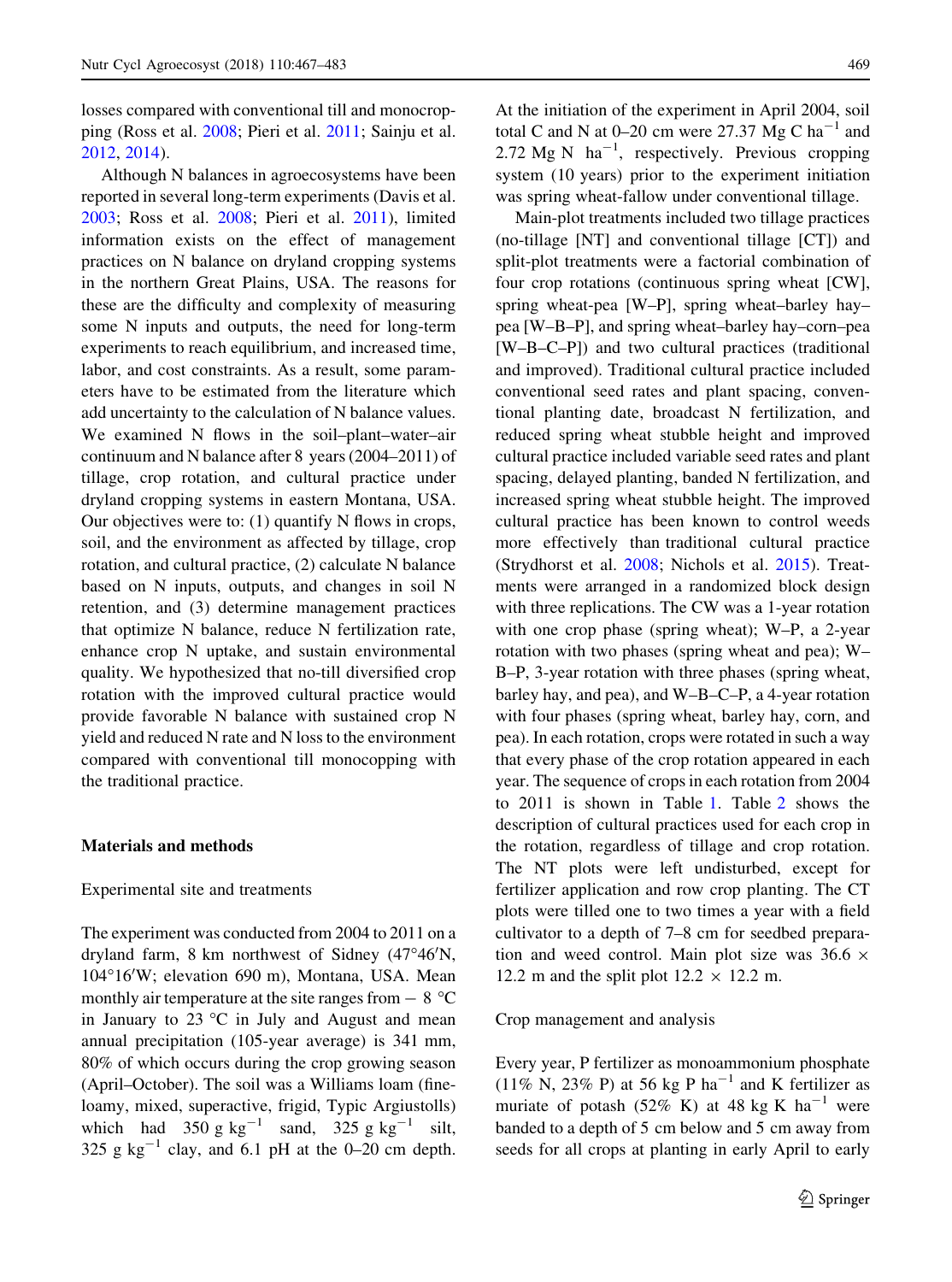| Crop<br>rotation <sup>a</sup> | No. of plot | 2004       | 2005       | 2006       | 2007       | 2008       | 2009       | 2010       | 2011       |
|-------------------------------|-------------|------------|------------|------------|------------|------------|------------|------------|------------|
| CW                            |             | Wheat      | Wheat      | Wheat      | Wheat      | Wheat      | Wheat      | Wheat      | Wheat      |
| $W-P$                         |             | Wheat      | Pea        | Wheat      | Pea        | Wheat      | Pea        | Wheat      | Pea        |
|                               | 2           | Pea        | Wheat      | Pea        | Wheat      | Pea        | Wheat      | Pea        | Wheat      |
| $W-B-P$                       |             | Wheat      | Barley hay | Pea        | Wheat      | Barley hay | Pea        | Wheat      | Barley hay |
|                               | 2           | Barley hay | Pea        | Wheat      | Barley hay | Pea        | Wheat      | Barley hay | Pea        |
|                               | 3           | Pea        | Wheat      | Barley hay | Pea        | Wheat      | Barley hay | Pea        | Wheat      |
| $W-B-C-$<br>P                 |             | Wheat      | Barley hay | Corn       | Pea        | Wheat      | Barley hay | Corn       | Pea        |
|                               | 2           | Barley hay | Corn       | Pea        | Wheat      | Barley hay | Corn       | Pea        | Wheat      |
|                               | 3           | Corn       | Pea        | Wheat      | Barley hay | Corn       | Pea        | Wheat      | Barley hay |
|                               | 4           | Pea        | Wheat      | Barley hay | Corn       | Pea        | Wheat      | Barley hay | Corn       |

<span id="page-3-0"></span>Table 1 Description of crops in the rotation employed in all tillage systems and cultural practices from 2004 to 2011

a Crop rotations are CW, continuous spring wheat; W–P, spring wheat–pea; W–B–P, spring wheat–barley hay–pea; and W–B–C–P, spring wheat–barley hay–corn–pea

Table 2 Description of cultural practices (traditional and improved) used for crops in the rotation in all tillage systems and crop rotations

| Crop         | Cultural practice | Seeding rate<br>(million seeds $ha^{-1}$ ) | N fertilization<br>at planting | N fertilization<br>rate (kg N ha <sup>-1</sup> ) | Planting date | Stubble<br>height $(cm)$ |
|--------------|-------------------|--------------------------------------------|--------------------------------|--------------------------------------------------|---------------|--------------------------|
| Spring wheat | Traditional       | 2.23                                       | <b>Broadcast</b>               | 101                                              | Early April   | 20                       |
|              | Improved          | 2.98                                       | Banded                         | 101                                              | Early May     | 30                       |
| Pea          | Traditional       | 0.60                                       | <b>Broadcast</b>               | 6                                                | Early April   | 5                        |
|              | Improved          | 0.92                                       | Banded                         | 6                                                | Early April   | 5                        |
| Barley hay   | Traditional       | 2.23                                       | <b>Broadcast</b>               | 67                                               | Late April    | 5                        |
|              | Improved          | 2.98                                       | Banded                         | 67                                               | Late April    | 5                        |
| Corn         | Traditional       | 0.04                                       | <b>Broadcast</b>               | 78                                               | Early May     | 5                        |
|              | Improved          | 0.05                                       | <b>Broadcast</b>               | 78                                               | Early May     |                          |

May, 2004 to 2011. At the same time, N fertilizer as urea (46% N) and monoammonium phosphate were applied to spring wheat, barley hay, and corn at rates shown in Table 2. A small amount of N fertilizer  $(6 \text{ kg N} \text{ ha}^{-1})$  was also applied to pea as monoammonium phosphate was applied as the P fertilizer. Nitrogen fertilization rates to crops were determined by deducting soil  $NO_3-N$  content to a depth of 60 cm in the autumn of the previous year from recommended N rates so that excessive N rates can be avoided. As a result, N rates to crops differed in all treatments and years. Nitrogen fertilizer was either broadcast in the traditional cultural practice or banded in the improved practice, except for corn where N fertilizer was broadcast in both cultural practices (Table 2). Immediately after fertilization, spring wheat (cv. Reeder), pea (cv. Majoret), and barley hay (cv. Haybet) were planted at a spacing of 20 cm and corn (cv. 39T67-RR) at 50 cm using a no-till drill during periods as shown in Table 2. Appropriate herbicides and pesticides were applied for each crop at preplanting, during growth, and at postharvest. No irrigation was applied.

Barley hay was harvested by cutting aboveground biomass from an area of  $1.5 \times 12.0$  m with a selfpropelled mower-conditioner and round baler after determining biomass yield from two  $0.5 \text{ m}^2$  areas outside yield rows on oven-dried (65  $\degree$ C for 3 days) basis in late June and early July of each year. Total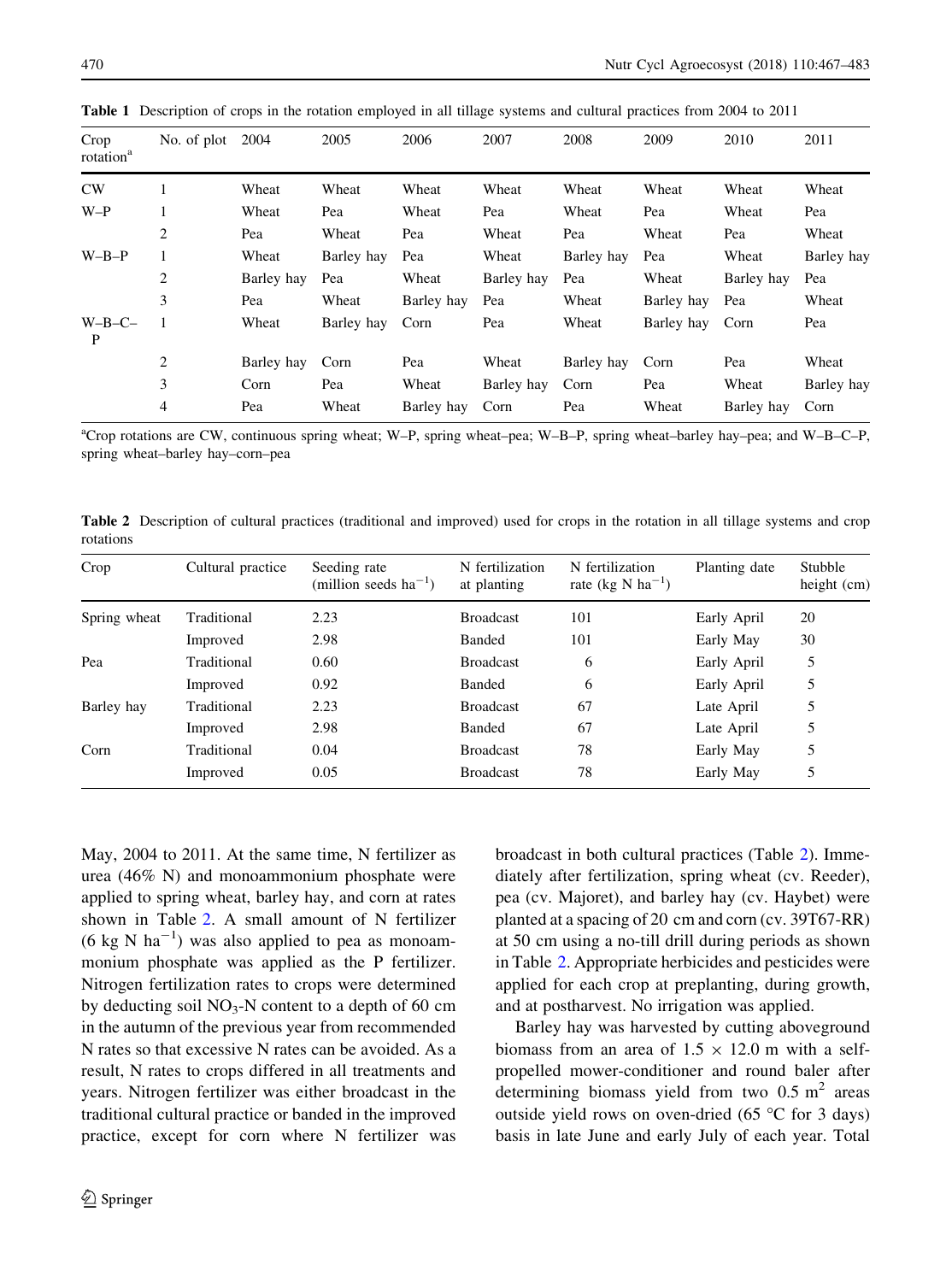biomass (grains  $+$  stems  $+$  leaves) yield of spring wheat and pea was determined from two  $0.5 \text{ m}^2$  areas per plot as above and grain yield (oven-dried basis) was determined by harvesting grains from a swath of  $1.5 \times 12.0$  m using a combine harvester in August. Corn total biomass and grain yields were determined from areas as described above in October. After grain harvest, biomass residue of spring wheat, pea, and corn were returned to the soil. Biomass residue was left at the soil surface in the no-till system and incorporated into the soil in the conventional till system.

Nitrogen concentration in oven-dried samples of grain and total biomass in spring wheat, pea, and corn and in biomass in barley hay was determined using a high induction furnace C and N analyzer (Elementar, Mt. Laurel, New Jersey, USA) after grinding the samples to 1 mm. Nitrogen content in each component was determined by multiplying N concentration by grain or total biomass yield. Nitrogen content in spring wheat, pea, and corn biomass (stems  $+$  leaves), measured as crop residue N returned to the soil, was determined by deducting grain N from total biomass N. Annualized crop residue N or grain N removal for a crop rotation was calculated by dividing the sum of biomass or grain N of all crops by the number of crops in the rotation in a year. Because aboveground biomass was removed for hay and grain yield did not exist in barley, crop residue N returned to the soil and grain N removal for barley hay were considered zero in the calculation of annualized crop residue N returned to the soil and grain N removal in W–B–P and  $W-B-C-P.$ 

#### Soil sampling and analysis

After final crop harvest in late October, 2004–2007 and 2011, soil samples were collected from the 0–20 cm depth using a tractor mounted hydraulic probe (3.5 cm inside diameter) after clearing the surface crop residue in all plots. Samples were collected from five places within and between crop rows in the central areas of the plot, composited, placed in the plastic bags in a cooler, transported to the laboratory and weighed. About 10 g soil from each plot was oven-dried at 110  $^{\circ}$ C for 24 h to determine the dry weight which was used as a conversion factor to determine the dry weight of the entire soil sample. Soil bulk density was determined by dividing the

weight of oven-dried soil by the volume of the core. The remainder of the soil was air-dried, ground, and sieved to 2 mm for determining soil total N (STN) concentration.

The STN concentration  $(g N kg^{-1})$  in all soil samples was determined by using a high induction furnace C and N analyzer as above after grinding the samples to  $< 0.5$  mm. The STN content (Mg N ha<sup>-1</sup>) was calculated by multiplying STN concentration by the bulk density and the thickness of the soil layer using the equivalent soil mass method (Lee et al. [2009\)](#page-16-0). The STN content for a crop rotation was calculated by dividing total STN content under all crops by the number of crops within the rotation in a year. Nitrogen sequestration rate at 0–20 cm was determined by the slope of the line of the linear regression between STN and year.

#### Nitrogen balance

Total N input  $(N_{ti})$  was calculated as:

$$
N_{ti} = N_a + N_b + N_c + N_d + N_e + N_f \tag{1}
$$

where  $N_a = N$  fertilization rate,  $N_b = \text{biological N}$ fixation,  $N_c = \text{soil } N$  mineralization,  $N_d = \text{atmo}$ spheric N deposition,  $N_e = N$  added by crop seeds, and  $N_f$  = non-symbiotic N fixation. Nitrogen fertilization rate  $(N_a)$  for each crop rotation was calculated as mean annualized N rate applied to spring wheat, barley hay, corn, and pea. Biological N fixed by pea  $(N<sub>b</sub>)$  was calculated as:

$$
N_b = 0.7 \times (aboveground \text{ pea} \text{ biomass} \text{N} + 0.33 \times \text{total} \text{pea} \text{ aboveground} \text{ biomass} \text{N})
$$
\n(2)

where,  $0.7$  is the conversion factor for N fixed by pea, assuming that 70% of N is fixed by legumes and 30% is taken up from the soil (Meisinger and Randall [1991;](#page-16-0) Ross et al. [2008](#page-16-0); Pieri et al. [2011](#page-16-0)). The value  $0.33 \times$  total pea aboveground biomass N refers to estimated belowground biomass N if belowground biomass N is not measured, assuming that belowground biomass N constitutes about one-third of the total aboveground biomass N (Meisinger and Randall [1991\)](#page-16-0). If belowground biomass N is measured, then the estimated value should be replaced by the measured value. Soil N mineralization  $(N_c)$  was estimated as 1% of mean STN across years and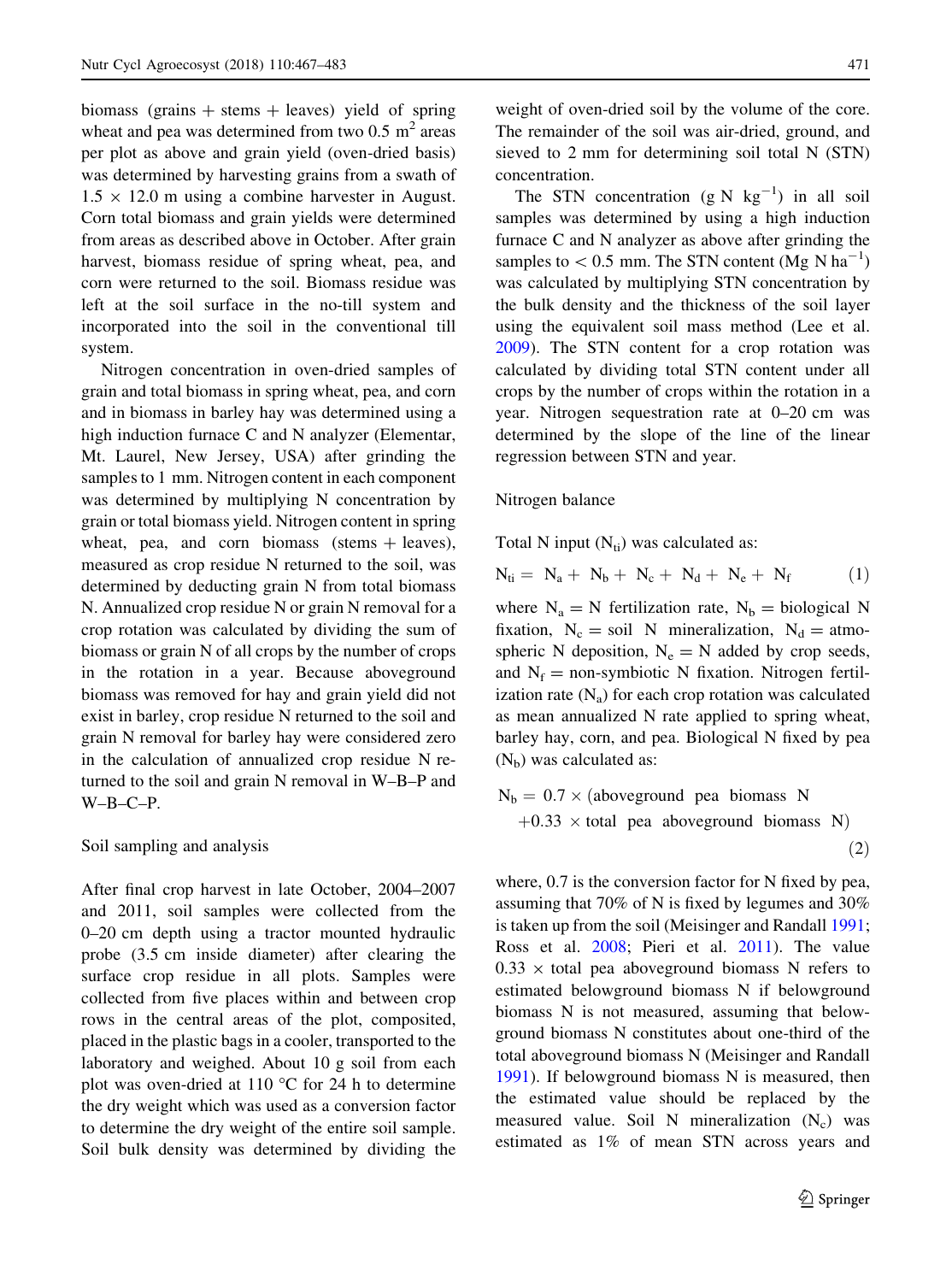includes mineralization from both soil organic matter and crop residue (Schepers and Mosier [1991](#page-16-0)). Atmospheric N deposition  $(N_d)$  included wet (rain and snow) and dry (absorption of ammonia and other compounds by the field from the atmosphere) depositions which were each estimated as 7 kg N  $ha^{-1}$  $year^{-1}$  (Meisinger and Randall [1991;](#page-16-0) Ross et al. [2008\)](#page-16-0). Nitrogen added by crop seeds  $(N_e)$  in a rotation was determined by averaging N added from seeds of spring wheat, barley hay, corn, and pea in a year. Nitrogen contribution from each crop seed was calculated by multiplying the seed rate by N concentration. Non-symbiotic N fixation  $(N_f)$  by blue-green algae and free-living soil bacteria was estimated as 5 kg N  $ha^{-1}$  year<sup>-1</sup> (Stevenson [1982](#page-16-0); Ross et al. [2008\)](#page-16-0).

Total N output  $(N_{\text{to}})$  was calculated as:

 $N_{\text{to}} = N_{\text{p}} + N_{\text{h}} + N_{\text{i}} + N_{\text{i}} + N_{\text{k}} + N_{\text{l}} + N_{\text{m}}$  (3)

where  $N_g =$  crop N removal,  $N_h =$  ammonia volatilization loss,  $N_i =$  denitrification N loss,  $Ni = N$  loss during plant senescence,  $N_k = N$  leaching loss,  $N_1$  = gaseous N (NO, N<sub>2</sub>O, and NO<sub>2</sub> emissions) loss, and  $N_m = N$  loss from surface runoff. Crop N removal  $(N_g)$  for a rotation was determined as the average of N removed in spring wheat, pea, and corn grains and barley hay within the rotation in a year. Nitrogen loss through ammonia volatilization  $(N_h)$ was estimated as 15% of applied N fertilizer applied from urea and monoammonium phosphate (Meisinger and Randall [1991](#page-16-0); Migliorati et al. [2014\)](#page-16-0). Nitrogen loss through denitrification  $(N_i)$  was estimated as 13% of total N input through N fertilizer and atmospheric N deposition after deducting N loss through ammonia volatilization (Meisinger and Randall [1991\)](#page-16-0). Denitrification loss of biologically fixed N was considered negligible (Meisinger and Randall [1991\)](#page-16-0). Nitrogen loss through plant senescence  $(N_i)$  was estimated as 5% of the total aboveground biomass N (Meisinger and Randall [1991\)](#page-16-0). Leaching loss of N  $(N_k)$  for the semiarid region was estimated as 9 kg N ha<sup>-1</sup> year<sup>-1</sup> for continuous spring wheat and 12 kg N ha<sup>-1</sup> year<sup>-1</sup> for crop rotations containing legume (pea) (Delgado et al. [2008](#page-15-0); Ross et al. [2008](#page-16-0)). Gaseous N loss (NO,  $N_2O$ , and  $NO_2$  emissions)  $(N_1)$  was estimated as 1.5% of the applied N fertilizer (IPCC [2014](#page-15-0)). Nitrogen loss through surface runoff  $(N_m)$  was estimated as 1% of the applied N fertilizer (Legg and Meisinger [1982](#page-16-0); Ross et al. [2008\)](#page-16-0). All estimated values were obtained from literatures based on medium textured soil (loam and silt loam) in arid and semiarid regions with precipitation  $< 500$  mm similar to our experimental site and with proper management practices (till vs. notill practices and crop rotation vs. monocropping).

Nitrogen balance was calculated as:

Nitrogen balance = Total N input  $-$  Total N output N sequestration rate

$$
^{(4)}
$$

A positive value of N balance indicated N surplus and negative value as N deficit in the agroecosystem. This value was used to evaluate the agroecosystem performance and environmental sustainability of treatments due to N flows, retention in the soil, and loss to the environment. Because some parameters were estimated in the calculation of N balance, the uncertainty in N balance was shown as standard error of the mean values.

#### Statistical analysis of data

Data for annualized crop biomass and grain N, soil bulk density, STN content, N fertilization rate, total N inputs and outputs, and N balance were analyzed using the MIXED procedure of SAS (Littell et al. [2006](#page-16-0)). Tillage, crop rotation, cultural practice, year and their interactions were considered as fixed effects and replication and tillage  $\times$  replication as random effects. Linear regression analysis between STN and year was used to calculate N sequestration rate. Means were separated by using the least square means test when treatments and interactions were significant (Littell et al. [2006\)](#page-16-0). Statistical significance was evaluated at  $P \le 0.05$ , unless otherwise stated.

#### Results and discussion

#### Annualized crop residue nitrogen

Annualized crop residue N returned to the soil varied with crop rotations, cultural practices, and years, with significant interactions for tillage  $\times$  cultural practice, tillage  $\times$  year, and crop rotation  $\times$  year (Table [3](#page-7-0)). Averaged across tillage and cultural practices, residue N was greater with CW and W–P than W–B–P or W– B–C–P in 2004, 2006, and 2009 and greater with W–P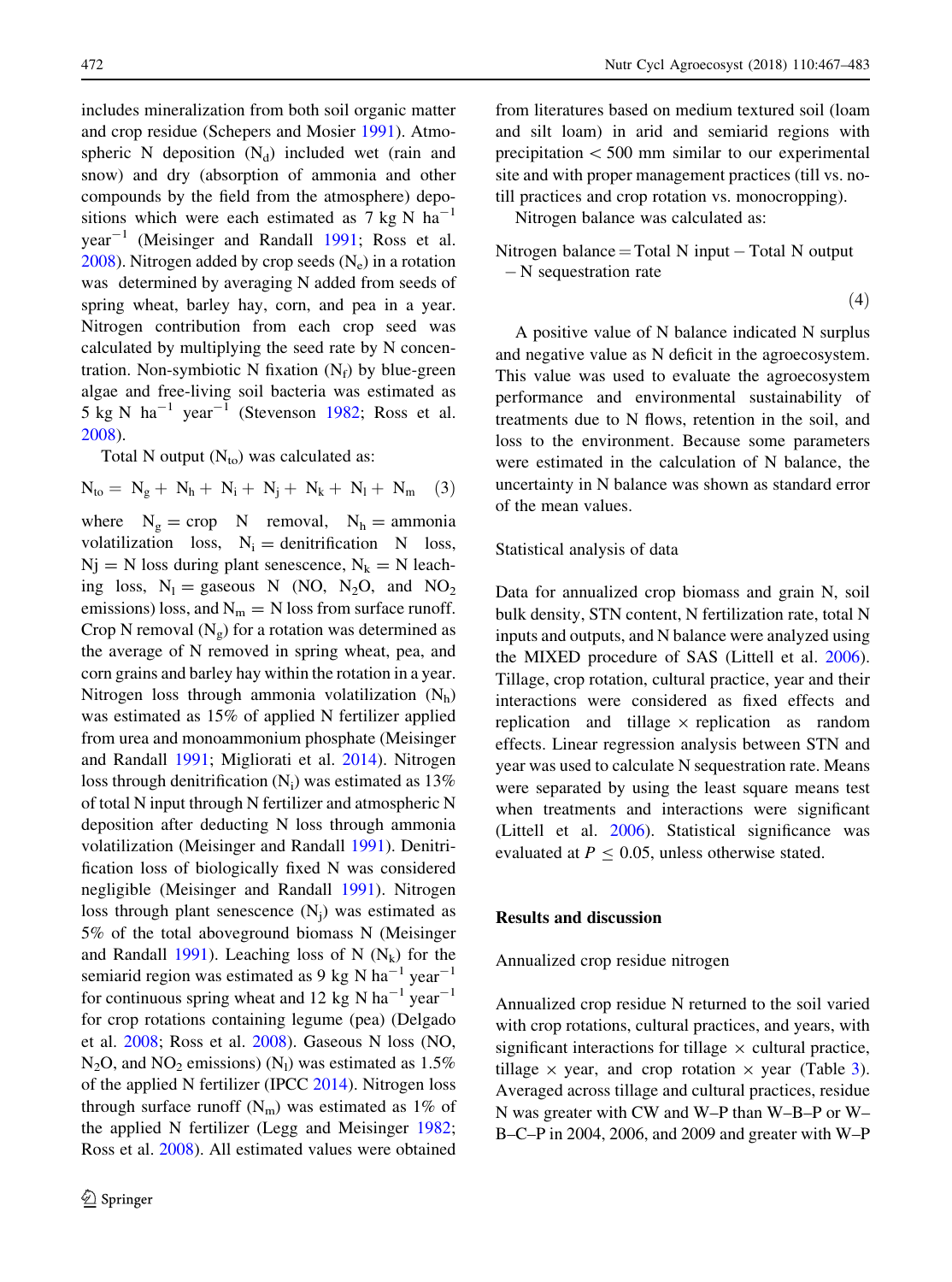than other crop rotations in 2010 (Table [4\)](#page-8-0). Averaged across crop rotations and years, residue N was greater in the improved than the traditional practice in CT and greater in CT than NT in the improved practice (Table [5](#page-8-0)). Averaged across crop rotations and cultural practices, residue N was greater in CT than NT in 2010. Averaged across tillage, cultural practices, and years, residue N was greater in CW and W–P than other crop rotations (Table [3\)](#page-7-0). Averaged across treatments, residue N was lower in 2008 than other years.

The greater crop residue N with CW and W–P in most years was due to enhanced growth and N uptake by spring wheat and N fixation by pea in the semiarid dryland cropping systems in the northern Great Plains, USA. Removal of aboveground barley biomass for hay reduced residue N with W–B–P. This, along with poor performance of corn, reduced residue N with W–B–C–P in 2006 and 2010. Higher seeding rate and banded N fertilization increased biomass N uptake and therefore residue N in the improved practice in CT, probably a result of increased N availability. Similarly, increased N availability due to enhanced mineralization of crop residue and soil as a result of tillage may have increased residue N in CT compared with NT. Applied N fertilizer may not be readily available to crops in the NT system due to N immobilization by accumulated crop residue at the soil surface (Bronson et al. [2001;](#page-15-0) Zibilske et al. [2002](#page-16-0)). The lower crop residue N in 2008 than other years was due to lower precipitation. Growing season (April–November) precipitation was 185 mm in 2008 compared with 217–397 mm in other years and the 68-year average (Fig. [1\)](#page-9-0).

#### Annualized crop grain nitrogen removal

Annualized crop grain N removal varied with crop rotations, cultural practices, and years, with a significant interaction for crop rotation  $\times$  year (Table [3](#page-7-0)). Averaged across tillage and cultural practices, grain N removal was greater with CW and W–P than W–B–P and W–B–C–P in 2004, 2009, and 2010 (Table [4](#page-8-0)). In 2006 and 2007, grain N removal was greater with W–P than W–B–P or W–B–C–P. Averaged across tillage, cultural practices, and years, grain N removal was greater with CW and W–P than other crop rotations (Table [3](#page-7-0)). Averaged across tillage, crop rotations, and years, grain N removal was greater in the traditional than the improved cultural practice. Averaged across treatments, grain N removal was lower in 2008 than other years.

Similar to crop residue N, enhanced grain N uptake by spring wheat and N uptake and/or N fixation by pea increased grain N removal with CW and W–P in 2004, 2009, and 2010. Greater N concentration in pea  $(25.1 \text{ g N kg}^{-1})$  than spring wheat  $(15.1 \text{ g N kg}^{-1})$ and corn  $(12.5 \text{ g N kg}^{-1})$  increased grain N removal with W–P in 2006 and 2007. Removal of aboveground biomass for barley hay and poor performance of corn in the dryland system reduced grain N removal with W–B–P and W–B–C–P in most years. Increased water use due to lower seeding rate and early planting likely increased grain yield and N removal in the traditional cultural practice compared with higher seeding rate and late planting in the improved cultural practice. Lenssen et al. ([2014\)](#page-16-0) also reported greater spring wheat grain yield in the traditional cultural practice with lower seeding rate and early planting than the improved cultural practice with higher seeding rate and late planting due to enhanced water uptake. As with crop residue N, lower grain N removal in 2008 than other years was due to reduced precipitation.

#### Soil bulk density and total nitrogen

Soil bulk density at the 0–20 cm depth varied with tillage systems, with a significant tillage  $\times$  crop rotation interaction (Table [6](#page-9-0)). Averaged across cultural practices and years, bulk density was greater in NT with CW and W–B–C–P than CT with CW, W–P, and W–B–P. Averaged across crop rotations, cultural practices, and years, bulk density was greater in NT than CT. Lack of tillage and increased soil compaction appeared to increase bulk density in NT with CW and W–B–C–P.

The STN at 0–20 cm varied with years, with significant interactions for tillage  $\times$  crop rotation, tillage  $\times$  year, and tillage  $\times$  crop rotation  $\times$  year (Table [6](#page-9-0)). Averaged across cultural practices, STN was greater in CT with W–B–P than NT with W–P and W–B–P in October 2005 (1.5 years after experiment initiation) (Fig. [2\)](#page-10-0). In October 2007 (3.5 years after experiment initiation), STN was greater in CT with CW than NT with CW. In October 2011 (7.5 years after experiment initiation), STN was greater in NT with W–P than CT with CW, W–P, W–B–P, and W– B–C–P and in NT with W–B–P. Soil N sequestration rates, as obtained by linear regression between STN with year, varied from 29 kg N  $ha^{-1}$  year<sup>-1</sup> in CT with W–P to 89 kg N ha<sup>-1</sup> year<sup>-1</sup> in NT with W–P.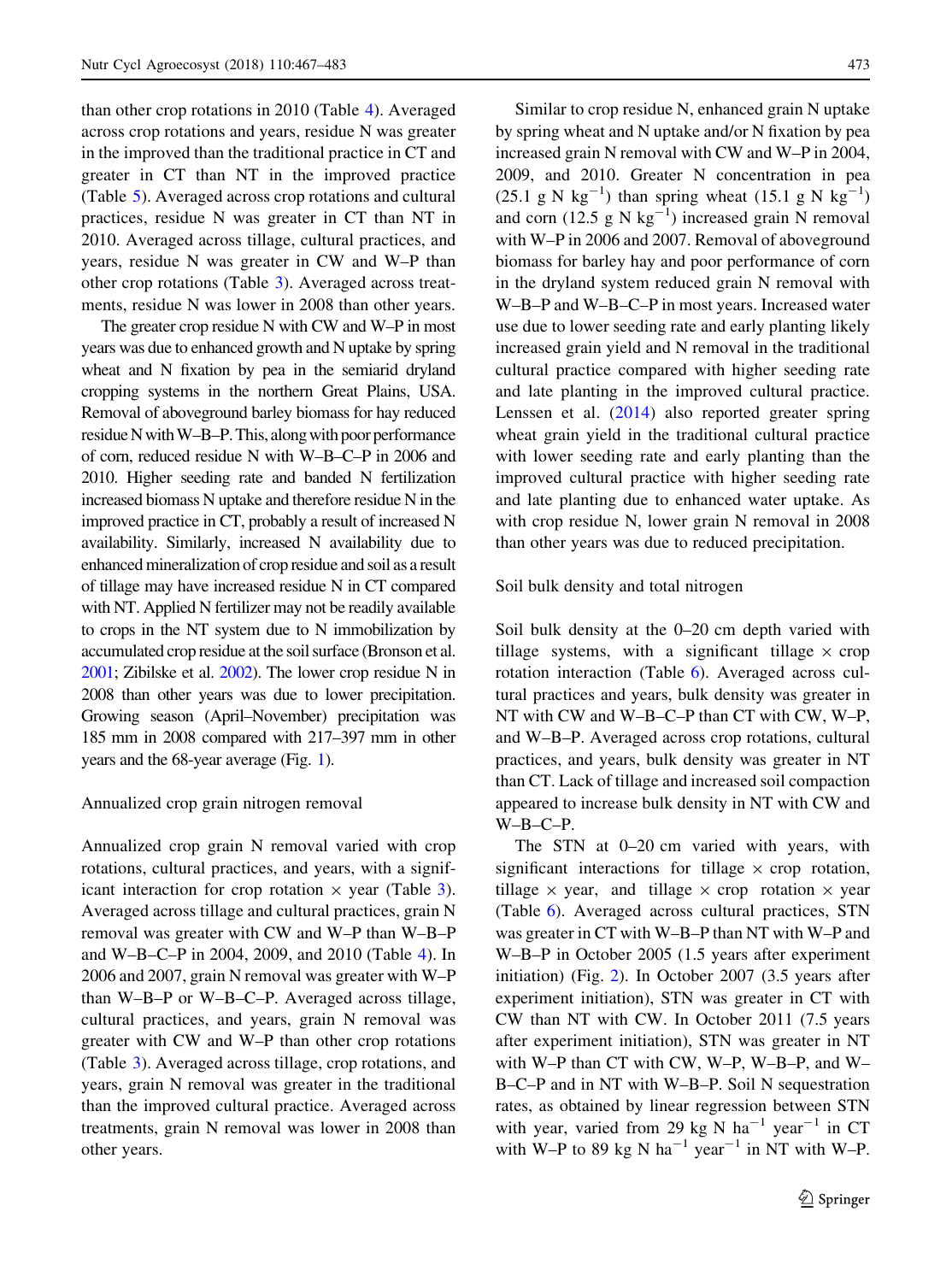| Crop rotation <sup>a</sup>           | Cultural practice <sup>b</sup> | Year | Crop residue N (kg N $ha^{-1}$ ) | Grain N removal (kg N $ha^{-1}$ ) |
|--------------------------------------|--------------------------------|------|----------------------------------|-----------------------------------|
| $\mathrm{CW}$                        |                                |      | $59a^c$                          | 60a                               |
| $W-P$                                |                                |      | 66a                              | 65a                               |
| $W-B-P$                              |                                |      | 43 <sub>b</sub>                  | 45b                               |
| $W-B-C-P$                            |                                |      | 48b                              | 46b                               |
|                                      | Traditional                    |      | 50                               | 53a                               |
|                                      | Improved                       |      | 52                               | 49 <sub>b</sub>                   |
|                                      |                                | 2004 | 60 <sub>b</sub>                  | 58ab                              |
|                                      |                                | 2005 | $39d$                            | 62ab                              |
|                                      |                                | 2006 | 57b                              | 53bc                              |
|                                      |                                | 2007 | 49c                              | 62ab                              |
|                                      |                                | 2008 | 24e                              | 20d                               |
|                                      |                                | 2009 | 59b                              | 70a                               |
|                                      |                                | 2010 | 81a                              | 39 cd                             |
|                                      |                                | 2011 | 36d                              | 42 cd                             |
| Significance                         |                                |      |                                  |                                   |
| Tillage (T)                          |                                |      | $_{\rm NS}$                      | $_{\rm NS}$                       |
| Crop rotation (C)                    |                                |      | $\ast$                           | $***$                             |
| $T$ $\times$ $C$                     |                                |      | <b>NS</b>                        | <b>NS</b>                         |
| Cultural practice (P)                |                                |      | *                                | $\ast\ast$                        |
| $T \times P$                         |                                |      | $\ast$                           | <b>NS</b>                         |
| $C \times P$                         |                                |      | <b>NS</b>                        | $_{\rm NS}$                       |
| $T$ $\times$ C $\times$ P            |                                |      | <b>NS</b>                        | $_{\rm NS}$                       |
| Year $(Y)$                           |                                |      | ***                              | ***                               |
| $T \times Y$                         |                                |      | $\ast$                           | <b>NS</b>                         |
| $C$ $\times$ $Y$                     |                                |      | $\ast$                           | $\ast\ast$                        |
| $T$ $\times$ C $\times$ Y            |                                |      | <b>NS</b>                        | $_{\rm NS}$                       |
| $\text{P}\,\times\,\text{Y}$         |                                |      | <b>NS</b>                        | $_{\rm NS}$                       |
| $T$ $\times$ P $\times$ Y            |                                |      | <b>NS</b>                        | $_{\rm NS}$                       |
| $C$ $\times$ P $\times$ Y            |                                |      | <b>NS</b>                        | $_{\rm NS}$                       |
| $T$ $\times$ C $\times$ P $\times$ Y |                                |      | <b>NS</b>                        | <b>NS</b>                         |

<span id="page-7-0"></span>Table 3 Annualized crop residue (stems + leaves) N returned to the soil and grain N removal as influenced by crop rotation, cultural practice, and year

NS not significant

a Crop rotations are CW, continuous wheat; W–P, spring wheat–pea; W–B–P, spring wheat–barley hay–pea; and W–B–C–P, spring wheat–barley hay–corn–pea

<sup>b</sup>See Table [2](#page-3-0) for the description of cultural practice

<sup>c</sup>Numbers followed by different letters within a column in a set are significantly different at  $P = 0.05$  by the least square means test

\*Significant at  $P = 0.05$ 

\*\*Significant at  $P = 0.01$ 

\*\*\*Significant at  $P = 0.001$ 

Averaged across cultural practices and years, STN was greater in CT with W–P and NT with CW and W–B– C–P than CT with CW and NT with W–B–P (Table [6](#page-9-0)).

The greater STN in CT with W–P and NT with CW and W–B–C–P were likely to be the results of increased N inputs from N fertilizer and N returned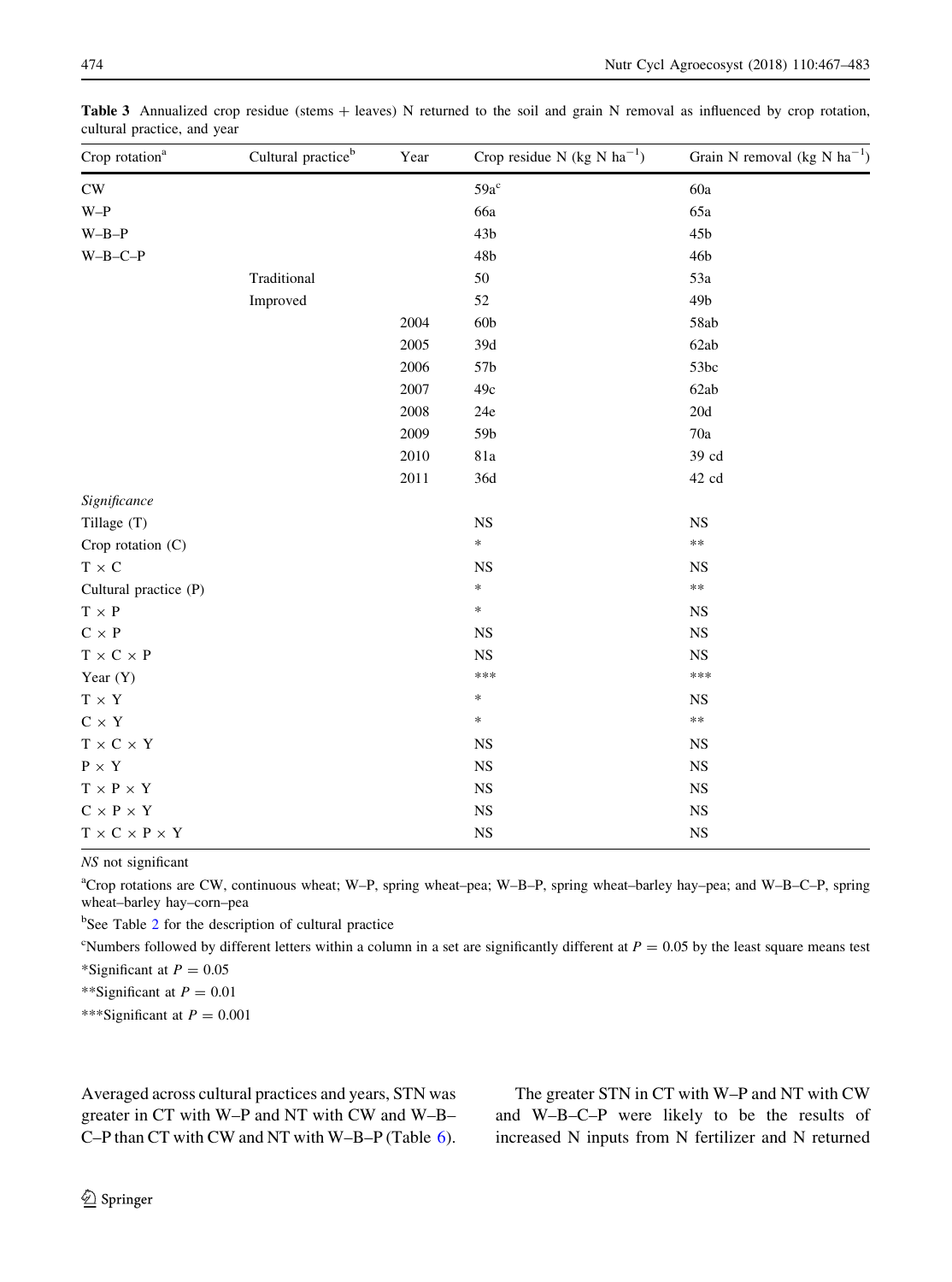| Crop rotation <sup>a</sup> | Crop residue N (kg N $ha^{-1}$ ) |                                          |                 |                 |      |                 |                 |      |  |  |  |
|----------------------------|----------------------------------|------------------------------------------|-----------------|-----------------|------|-----------------|-----------------|------|--|--|--|
|                            | 2004                             | 2005                                     | 2006            | 2007            | 2008 | 2009            | 2010            | 2011 |  |  |  |
| CW                         | $79a^b$                          | 40                                       | 79a             | 52              | 21   | 74a             | 81b             | 45   |  |  |  |
| $W-P$                      | 74a                              | 51                                       | 74a             | 64              | 27   | 74a             | 112a            | 50   |  |  |  |
| $W-B-P$                    | 43 <sub>b</sub>                  | 30                                       | 50 <sub>b</sub> | 44              | 20   | 49 <sub>b</sub> | 73b             | 32   |  |  |  |
| $W-B-C-P$                  | 61ab                             | 41                                       | 50 <sub>b</sub> | 44              | 26   | 58ab            | 72 <sub>b</sub> | 31   |  |  |  |
|                            |                                  | Grain N removal (kg N ha <sup>-1</sup> ) |                 |                 |      |                 |                 |      |  |  |  |
|                            | 2004                             | 2005                                     | 2006            | 2007            | 2008 | 2009            | 2010            | 2011 |  |  |  |
| CW                         | 87a                              | 67                                       | 54ab            | 68ab            | 12   | 80a             | 57a             | 53   |  |  |  |
| $W-P$                      | 76a                              | 72                                       | 67a             | 86a             | 24   | 97a             | 65a             | 45   |  |  |  |
| $W-B-P$                    | 48b                              | 57                                       | 47b             | 57b             | 23   | 53b             | 30 <sub>b</sub> | 39   |  |  |  |
| $W-B-C-P$                  | 47 <sub>b</sub>                  | 57                                       | 50ab            | 53 <sub>b</sub> | 18   | 42 <sub>b</sub> | 27 <sub>b</sub> | 38   |  |  |  |

<span id="page-8-0"></span>**Table 4** Interaction between crop rotation and year on annualized crop residue (stems  $+$  leaves) N returned to the soil and grain N removal

a Crop rotations are CW, continuous wheat; W–P, spring wheat–pea; W–B–P, spring wheat–barley hay–pea; and W–B–C–P, spring wheat–barley hay–corn–pea

<sup>b</sup>Numbers followed by different letters within a column in a set are significantly different at  $P = 0.05$  by the least square means test

| Cultural practice <sup>a</sup>                                           | Year | Crop residue N (kg N $ha^{-1}$ )<br>Tillage |                 |  |  |  |
|--------------------------------------------------------------------------|------|---------------------------------------------|-----------------|--|--|--|
|                                                                          |      |                                             |                 |  |  |  |
|                                                                          |      | Conventional tillage (CT)                   | No-tillage (NT) |  |  |  |
| Traditional                                                              |      | $49b^b$                                     | 50              |  |  |  |
| Improved<br>2004<br>2005<br>2006<br>2007<br>2008<br>2009<br>2010<br>2011 |      | 56aA <sup>c</sup>                           | 49B             |  |  |  |
|                                                                          |      | 61b                                         | 58b             |  |  |  |
|                                                                          |      | 38d                                         | 40c             |  |  |  |
|                                                                          |      | 52bc                                        | 59b             |  |  |  |
|                                                                          |      | 50c                                         | 47c             |  |  |  |
|                                                                          |      | 23e                                         | 26d             |  |  |  |
|                                                                          |      | 60 <sub>b</sub>                             | 59b             |  |  |  |
|                                                                          |      | 89aA                                        | 74aB            |  |  |  |
|                                                                          |      | 37d                                         | 35 cd           |  |  |  |

Table 5 Interactions between tillage, cultural practice, and year on annualized crop residue (stems + leaves) N returned to the soil

<sup>a</sup>See Table [2](#page-3-0) for the description of cultural practice

<sup>b</sup>Numbers followed by different lowercase letters within a column in a set are significantly different at  $P = 0.05$  by the least square means test

<sup>c</sup>Numbers followed by different uppercase letters within a row in a set are significantly different at  $P = 0.05$  by the least square means test

to the soil from crop residue. Nitrogen fertilization rates were greater with CW than other crop rotations (Table [7](#page-11-0)). Although N fixed by pea was greater in W– P, W–B–P, and W–B–C–P (Table [8](#page-12-0)), N returned to the soil from crop residue was greater with CW and W–P than W–B–P and W–B–C–P (Table [3\)](#page-7-0). Increased STN with greater N inputs returned to the soil from N fertilization and crop residue were known (Eck and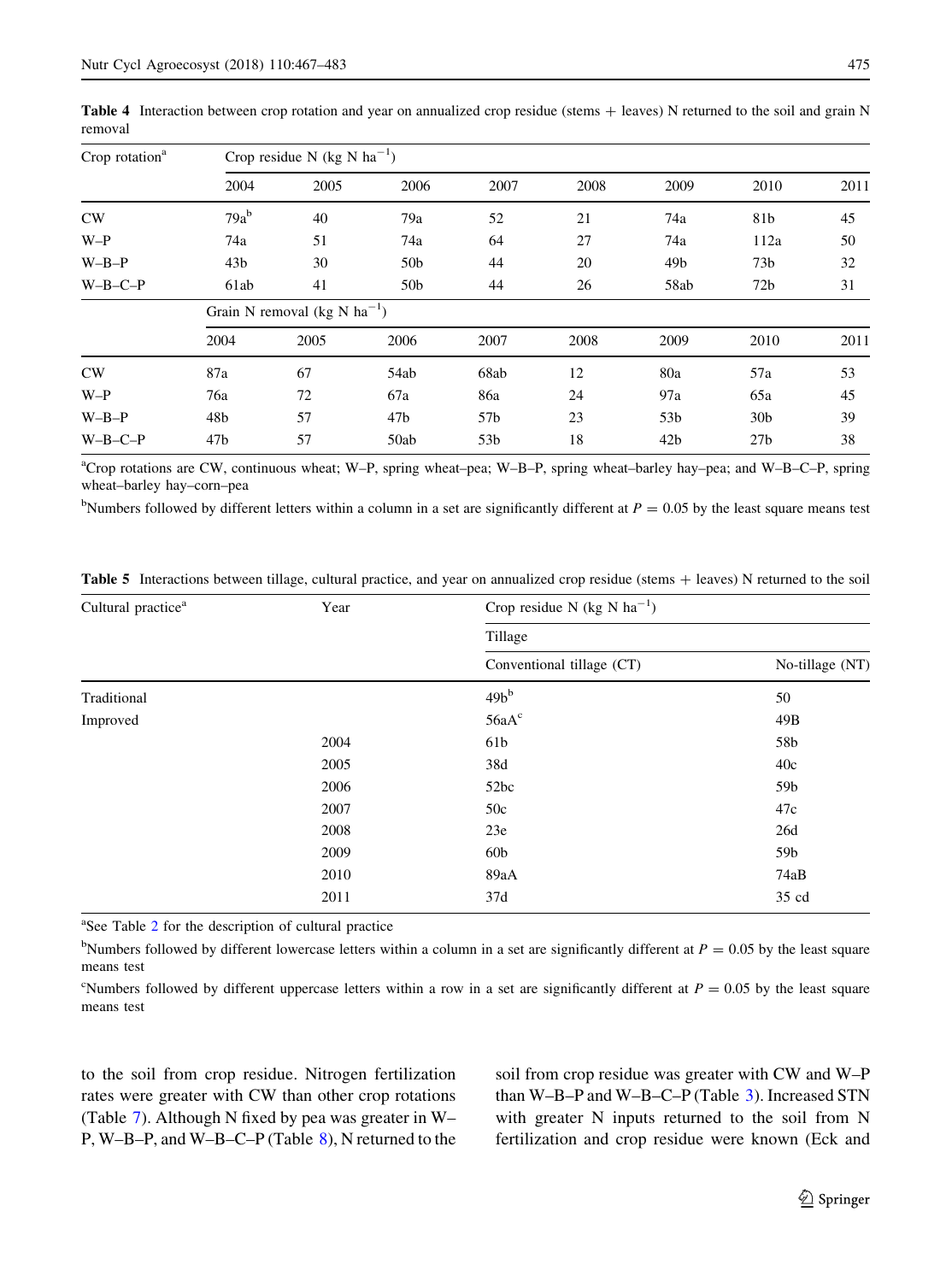<span id="page-9-0"></span>

Fig. 1 Crop growing season (April–November) and annual (January–December) precipitation from 2004 to 2011 at the experimental site

Jones [1992](#page-15-0); Sherrod et al. [2003](#page-16-0); Sainju et al. [2007](#page-16-0)). Removal of aboveground biomass for barley hay reduced N input and decreased STN with W–B–P, especially in the NT system. The greater STN in NT with CW and W–B–C–P were also probably due to reduced mineralization of crop residue and soil organic N due to undisturbed soil condition as a result of no-tillage. Increased STN in NT compared with CT under dryland cropping systems in the northern Great Plains, USA were reported by several researchers (Sainju et al. [2007;](#page-16-0) Engel et al. [2017](#page-15-0)). As a result, soil N sequestration rate was higher in NT with W–P than other treatments (Fig. [2](#page-10-0)).

## Nitrogen inputs

The amount of N fertilizer applied to crops was greater with CW than other crop rotations in all tillage systems and cultural practices (Tables [7,](#page-11-0) [9,](#page-13-0) [10\)](#page-14-0), because N requirement was higher for spring wheat than other crops (Table [2](#page-3-0)). In contrast, lower N requirements for other crops, followed by N fixed by pea residues (Table [8](#page-12-0)), reduced the amount of N fertilizer in other crop rotations. Because of reduced crop growth and N uptake (Tables [3,](#page-7-0) [4](#page-8-0)) as a result of lower growing season and annual precipitation (Fig. 1), soil  $NO<sub>3</sub>-N$ 

| <b>Table 6</b> Interaction<br>between tillage and crop    | Crop rotation <sup>b</sup><br>Tillage <sup>a</sup> |           | Bulk density (Mg $m^{-3}$ ) | STN $(Mg \text{ ha}^{-1})$ |  |
|-----------------------------------------------------------|----------------------------------------------------|-----------|-----------------------------|----------------------------|--|
| rotation on soil bulk density                             | CT                                                 | CW        | $1.28b^c$                   | 3.19b                      |  |
| and total N (STN) at the<br>$0-20$ cm depth               |                                                    | $W-P$     | 1.27b                       | 3.38a                      |  |
|                                                           |                                                    | $W-B-P$   | 1.31b                       | 3.32ab                     |  |
|                                                           |                                                    | $W-B-C-P$ | 1.33ab                      | 3.26ab                     |  |
|                                                           | NT                                                 | CW        | 1.39a                       | 3.36a                      |  |
|                                                           |                                                    | $W-P$     | 1.35ab                      | 3.28ab                     |  |
|                                                           |                                                    | $W-B-P$   | 1.36ab                      | 3.20b                      |  |
|                                                           |                                                    | $W-B-C-P$ | 1.39a                       | 3.37a                      |  |
|                                                           | Significance                                       |           |                             |                            |  |
| NS not significant                                        | Tillage (T)                                        |           | $\ast$                      | <b>NS</b>                  |  |
| <sup>a</sup> Tillage are CT,                              | Crop rotation $(C)$                                |           | <b>NS</b>                   | <b>NS</b>                  |  |
| conventional tillage; and<br>NT, no-tillage               | $T \times C$                                       |           | $\ast$                      | $\ast\ast$                 |  |
| <sup>b</sup> Crop rotations are CW,                       | Cultural practice (P)                              |           | <b>NS</b>                   | <b>NS</b>                  |  |
| continuous wheat; W-P,                                    | $T \times P$                                       |           | <b>NS</b>                   | <b>NS</b>                  |  |
| spring wheat-pea; W-B-P,                                  | $C \times P$                                       |           | <b>NS</b>                   | <b>NS</b>                  |  |
| spring wheat-barley hay-                                  | $T \times C \times P$                              |           | <b>NS</b>                   | <b>NS</b>                  |  |
| pea; and W-B-C-P, spring<br>wheat-barley hay-corn-pea     | Year $(Y)$                                         |           | <b>NS</b>                   | ***                        |  |
| <sup>c</sup> Numbers followed by                          | $T \times Y$                                       |           | <b>NS</b>                   | **                         |  |
| different letters within a                                | $C \times Y$                                       |           | <b>NS</b>                   | <b>NS</b>                  |  |
| column are significantly                                  | $T \times C \times Y$                              |           | <b>NS</b>                   | $\ast$                     |  |
| different at $P = 0.05$ by the<br>least square means test | $P \times Y$                                       |           | <b>NS</b>                   | <b>NS</b>                  |  |
| *Significant at $P = 0.05$                                | $T \times P \times Y$                              |           | <b>NS</b>                   | <b>NS</b>                  |  |
| **Significant at $P = 0.01$                               | $C \times P \times Y$                              |           | <b>NS</b>                   | <b>NS</b>                  |  |
| ***Significant at $P = 0.001$                             | $T \times C \times P \times Y$                     |           | <b>NS</b>                   | <b>NS</b>                  |  |
|                                                           |                                                    |           |                             |                            |  |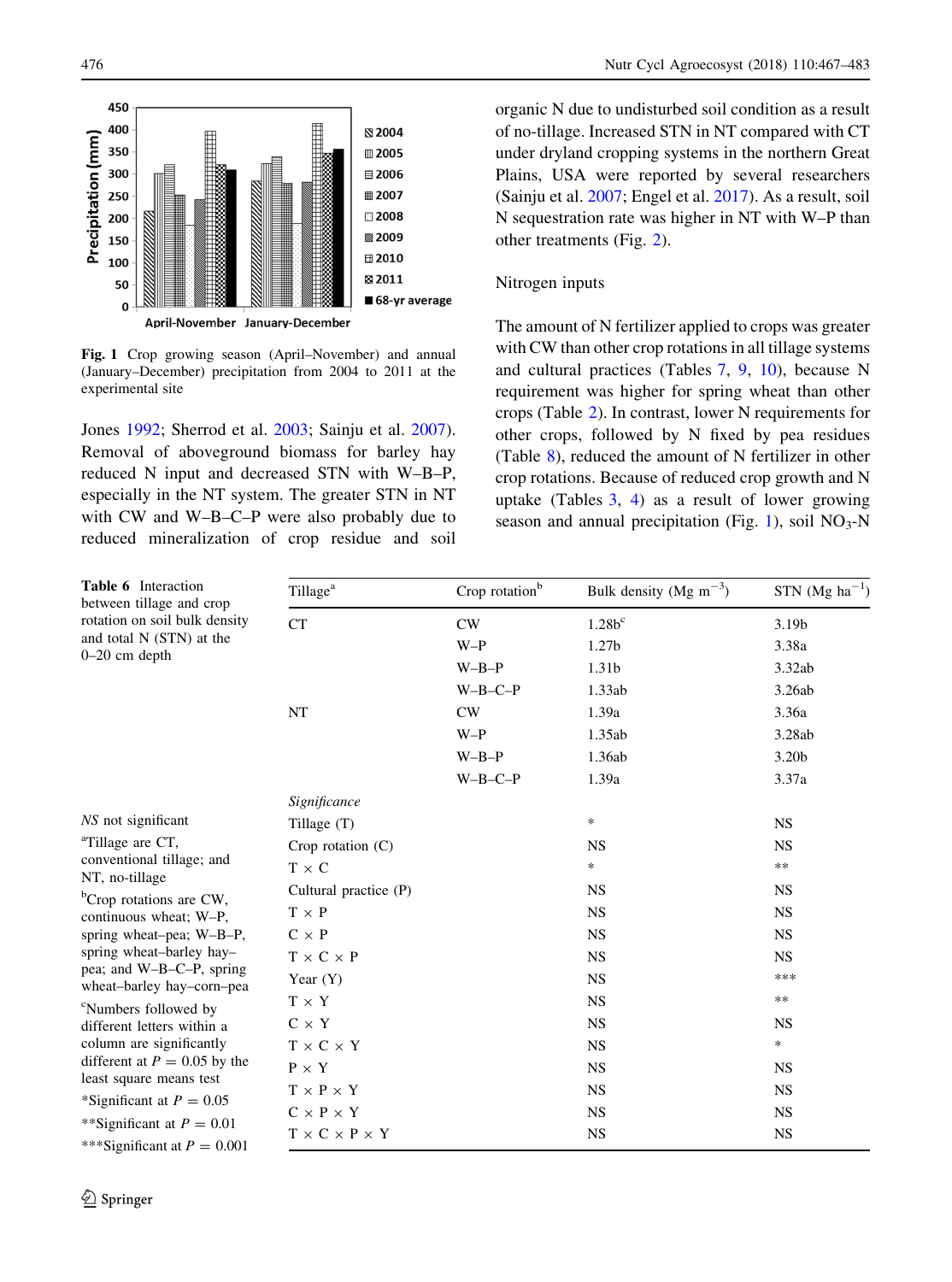<span id="page-10-0"></span>

Fig. 2 Relationship between soil total N (STN) at the 0–20 cm depth and year. CT/CW represents conventional tillage with spring wheat; CT/W–P, conventional tillage with spring wheat– pea; CT/W–B–P, conventional tillage with spring wheat–barley hay–pea; CT/W–B–C–P, conventional tillage with spring wheat–barley hay–corn–pea; NT/CW, no-tillage with spring wheat; NT/W–P, no-tillage with spring wheat–pea; NT/W–B–P, no-tillage with spring wheat–barley hay–pea; and NT/W–B–C–

content was higher in 2008 in all treatments, which resulted in lower N rates to all crops in all treatments in 2009, 2010, and 2011 (Table [7\)](#page-11-0).

Nitrogen fixed biologically by pea in aboveground biomass also varied with treatments and years (Table [8](#page-12-0)). Absence of pea resulted in no biological N fixation with CW. Pea N fixation was lower in 2008 than other years due to poor pea growth as a result of reduced precipitation (Fig. [1\)](#page-9-0). Nitrogen fixation, however, was greater in 2009 and 2010 than other years due to enhanced pea growth as a result of above-average precipitation. Averaged across years, pea N fixation was greater in NT with W–B–C–P than other tillage and crop rotations in the traditional cultural practice (Table [9](#page-13-0)). In the improved cultural practice, pea N fixation was similar among W–P, W–B–P, and W–B–C–P, but was greater than CW in both CT and NT (Table [10\)](#page-14-0).

Estimated soil N mineralization was similar in all treatments (Tables  $9, 10$  $9, 10$ ). Estimated N inputs from atmospheric N deposition and nonsymbiotic N fixation were minor and also similar in all treatments. Estimated N added from crop seeds was also minor and was slightly lower with W–B–C–P than other crop rotations due to lower N concentration in corn than

P, no-tillage with spring wheat–barley hay–corn–pea. Solid and dotted lines represent regression lines of STN versus year for various treatments. Year 0, 0.5, 1.5, 2.5, 3.5, and 7.5 represents time of soil sampling in April 2004, October 2004, October 2005, October 2006, October 2007, and October 2011, respectively. LSD (0.05) is the least significant differences in STN between treatments in a year at  $P = 0.05$ 

spring wheat, barley, and pea. Total N input was 14–27% greater in W–P, W–B–P, and W–B–C–P than CW in CT and NT in traditional and improved cultural practices (Tables [9](#page-13-0), [10\)](#page-14-0). Greater estimated pea N fixation in above- and belowground biomass increased total N inputs in these treatments.

#### Nitrogen outputs

Crop grain N removal was greater in NT with W–B–P and W–B–C–P than CT with CW and NT with W–P in the traditional cultural practice (Table [9](#page-13-0)). In the improved cultural practice, N removal was greater in CT and NT with W–B–P and NT with W–B–C–P than CT with CW. Greater N removal by barley hay increased N removal with W–B–P and W–B–C–P in all tillage systems and cultural practices. Estimated N losses through ammonia volatilization and denitrification were greater with CW than other crop rotations in all tillage systems and cultural practices due to increased N fertilization rate (Tables [7,](#page-11-0) [9,](#page-13-0) [10](#page-14-0)). Increased N rate can increase N losses through ammonia volatilization and denitrification (Meisinger and Randall [1991,](#page-16-0) Ross et al. [2008](#page-16-0); Pieri et al. [2011](#page-16-0)).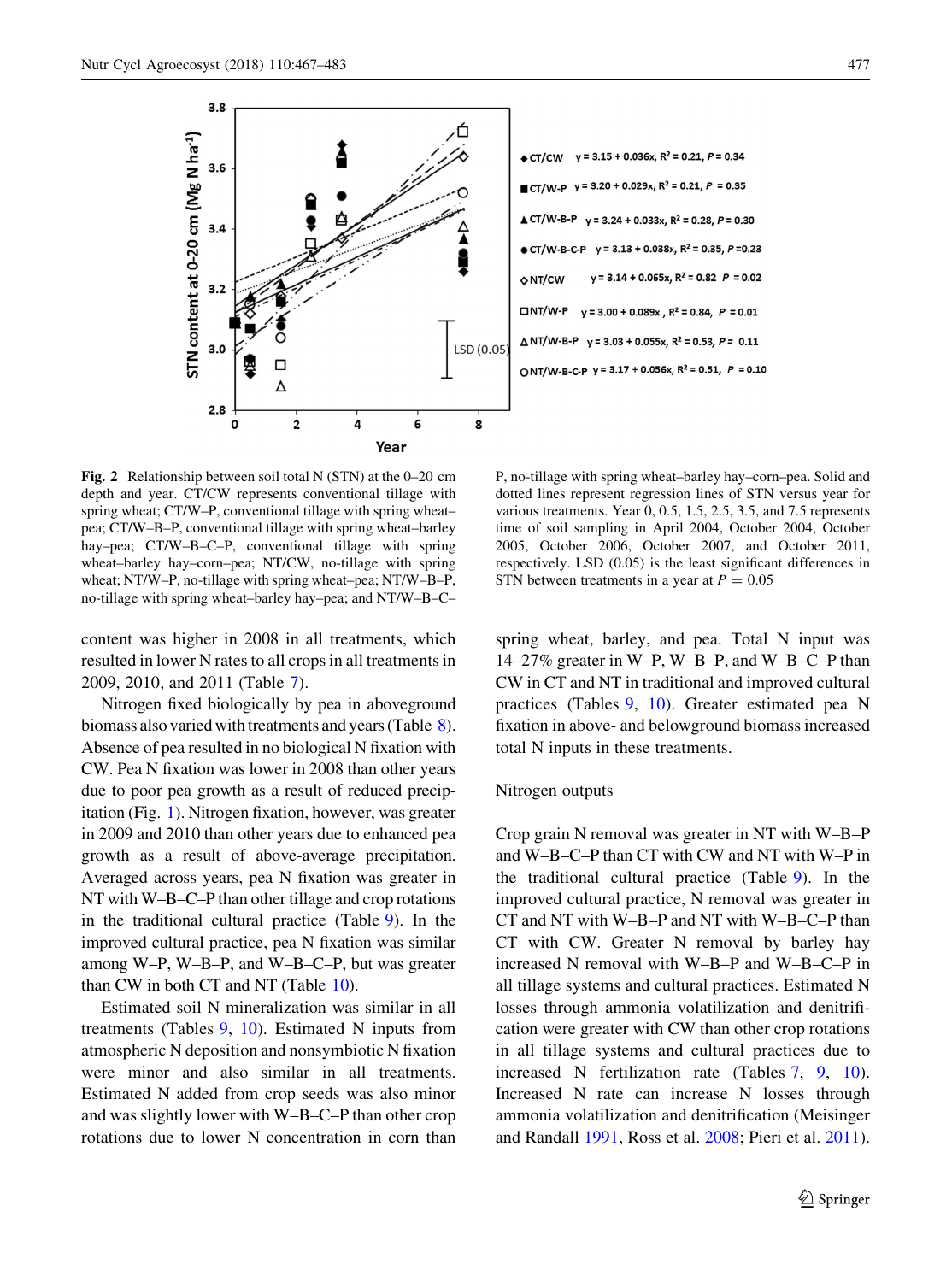| Cultural practice <sup>a</sup> | Tillage <sup>b</sup> | Crop rotation <sup>c</sup> | N fertilizer applied (kg N $ha^{-1}$ ) |      |      |      |      |                |      |      |
|--------------------------------|----------------------|----------------------------|----------------------------------------|------|------|------|------|----------------|------|------|
|                                |                      |                            | 2004                                   | 2005 | 2006 | 2007 | 2008 | 2009           | 2010 | 2011 |
| Traditional                    | CT                   | CW                         | 101                                    | 101  | 101  | 101  | 101  | 20             | 42   | 74   |
|                                |                      | $W-P$                      | 34                                     | 67   | 34   | 67   | 34   | 21             | 10   | 29   |
|                                |                      | $W-B-P$                    | 42                                     | 67   | 59   | 42   | 67   | 16             | 13   | 35   |
|                                |                      | $W-B-C-P$                  | 49                                     | 69   | 63   | 65   | 49   | 18             | 23   | 36   |
|                                | $_{\rm NT}$          | CW                         | 101                                    | 101  | 101  | 101  | 101  | 20             | 37   | 74   |
|                                |                      | $W-P$                      | 56                                     | 51   | 51   | 51   | 51   | 21             | 24   | 26   |
|                                |                      | $W-B-P$                    | 51                                     | 56   | 56   | 56   | 56   | 16             | 30   | 27   |
|                                |                      | $W-B-C-P$                  | 62                                     | 62   | 62   | 62   | 62   | 22             | 26   | 38   |
| Improved                       | CT                   | CW                         | 101                                    | 101  | 101  | 101  | 101  | 21             | 32   | 66   |
|                                |                      | $W-P$                      | 101                                    | 67   | 101  | 67   | 101  | 22             | 20   | 35   |
|                                |                      | $W-B-P$                    | 84                                     | 34   | 51   | 84   | 33   | 17             | 35   | 19   |
|                                |                      | $W-B-C-P$                  | 82                                     | 48   | 60   | 56   | 82   | $\overline{2}$ | 15   | 27   |
|                                | NT                   | CW                         | 101                                    | 101  | 101  | 101  | 101  | 21             | 47   | 74   |
|                                |                      | $W-P$                      | 56                                     | 51   | 51   | 51   | 51   | 17             | 16   | 22   |
|                                |                      | $W-B-P$                    | 51                                     | 56   | 51   | 56   | 56   | 19             | 25   | 27   |
|                                |                      | $W-B-C-P$                  | 62                                     | 62   | 56   | 62   | 62   | 19             | 23   | 30   |
| LSD $(0.05)^d$                 |                      |                            | 52                                     | 53   | 62   | 56   | 52   | 19             | 27   | 28   |

<span id="page-11-0"></span>Table 7 Amount of N fertilizer applied to various treatments from 2004 to 2011

a See Table [2](#page-3-0) for the description of cultural practice

<sup>b</sup>Tillage are CT, conventional tillage; and NT, no-tillage

c Crop rotations are CW, continuous wheat; W–P, spring wheat–pea; W–B–P, spring wheat–barley hay–pea; and W–B–C–P, spring wheat–barley hay–corn–pea

<sup>d</sup>Least significant difference between treatments at  $P = 0.05$ 

Estimated N loss through plant senescence, which depends on total crop aboveground biomass N (Meisinger and Randall [1991,](#page-16-0) Ross et al. [2008](#page-16-0)), was similar among crop rotations in all tillage systems and cultural practices. Estimated N loss through leaching from applied N fertilizer and biological N fixation (Ross et al. [2008;](#page-16-0) Pieri et al. [2011](#page-16-0); IPCC [2014](#page-15-0); Migliorati et al. [2014](#page-16-0)) was lower with CW than other crop rotations, because of the absence of biological N fixation in this treatment. Estimated N losses through gaseous (NO,  $N_2O$ , and  $NO_2$ ) emissions and surface runoff, that also occur both from applied N fertilizer and biological N fixation (Ross et al. [2008](#page-16-0); Pieri et al. [2011;](#page-16-0) IPCC [2014;](#page-15-0) Migliorati et al. [2014\)](#page-16-0), were minor in all treatments. Total N output was not affected by treatments and ranged from 90 to 114 kg N  $\text{ha}^{-1}$  $year^{-1}$ .

## Nitrogen balance

Change in N level as obtained by the difference between total N input and output was greater in NT with W–P and W–B–C–P than CT with CW and NT with CW and W–B–P in the traditional cultural practice (Table [9](#page-13-0)). In the improved cultural practice, change in N level was greater in CT with W–P than CT and NT with CW and W–B–P (Table [10\)](#page-14-0). Increased N fixation by pea increased change in N level in CT and NT with W–P and W–B–C–P in both cultural practices. Lack of biological N fixation reduced change in N level with CW, although N fertilization rate was greater in this treatment. This suggests that biological N fixed by legumes constitutes an important source of N input while calculating the N balance, a result similar to those reported by various researchers (Poudel et al. [2001;](#page-16-0) Ross et al. [2008;](#page-16-0) Pieri et al. [2011;](#page-16-0) Sainju et al. [2016](#page-16-0)). Increased crop N removal in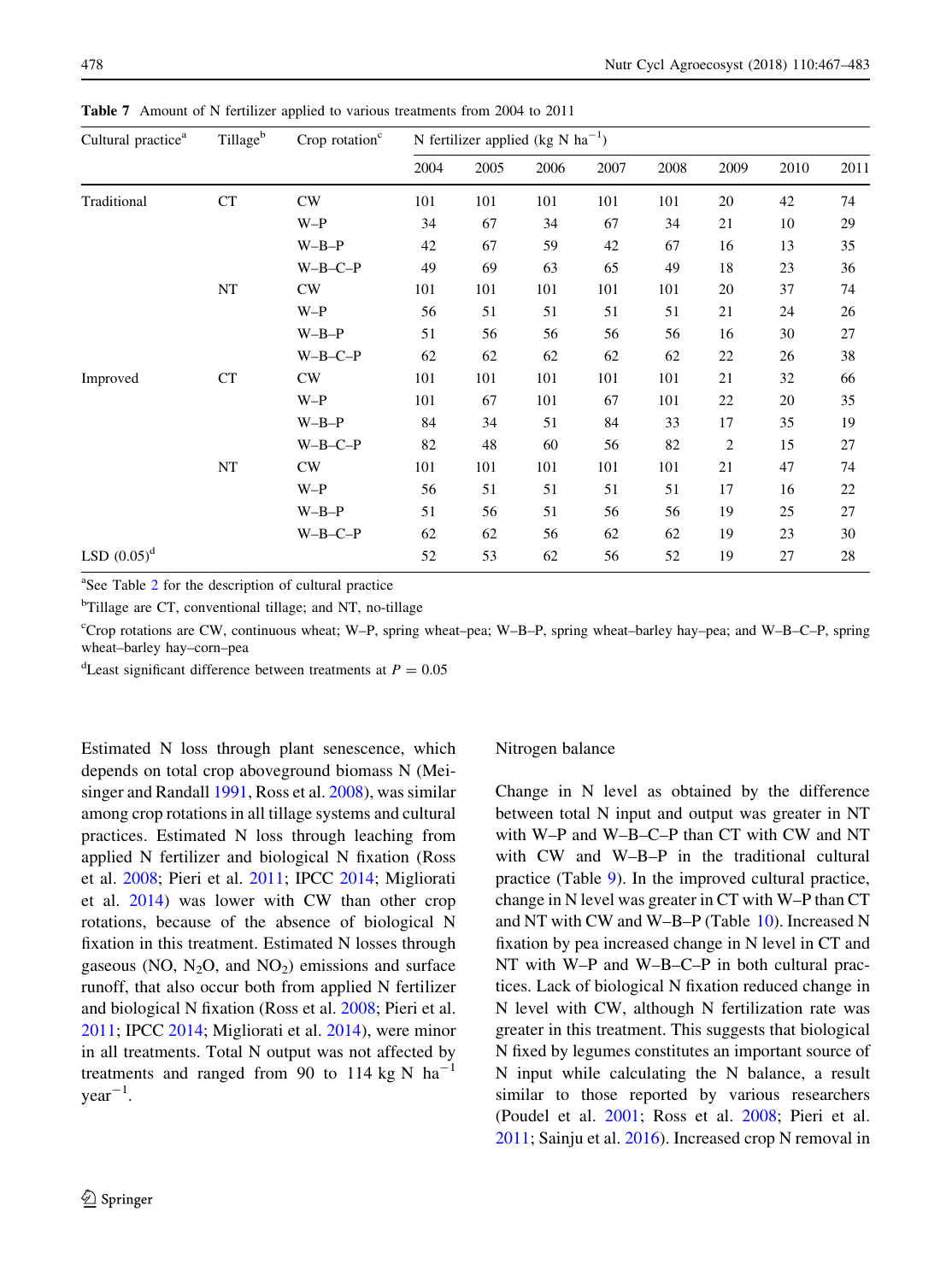<span id="page-12-0"></span>Table 8 Biological N fixed by pea in various treatments from 2004 to 2011

| Cultural practice <sup>a</sup> | $\operatorname{Tillage}^b$ | Crop rotation $c$ |                  |                  | Biological N fixed by pea (kg N $ha^{-1}$ ) |                  |                  |                |              |                 |  |
|--------------------------------|----------------------------|-------------------|------------------|------------------|---------------------------------------------|------------------|------------------|----------------|--------------|-----------------|--|
|                                |                            |                   | 2004             | 2005             | 2006                                        | 2007             | 2008             | 2009           | 2010         | 2011            |  |
| Traditional                    | <b>CT</b>                  | CW                | $\theta$         | $\theta$         | $\mathbf{0}$                                | $\overline{0}$   | $\theta$         | $\overline{0}$ | $\theta$     | $\Omega$        |  |
|                                |                            | $W-P$             | 61               | 40               | 65                                          | 76               | 38               | 95             | 97           | 49              |  |
|                                |                            | $W-B-P$           | 54               | 50               | 61                                          | 81               | 31               | 92             | 93           | 43              |  |
|                                |                            | $W-B-C-P$         | 67               | 42               | 80                                          | 80               | 37               | 118            | 43           | 48              |  |
|                                | NT                         | CW                | $\boldsymbol{0}$ | $\boldsymbol{0}$ | $\boldsymbol{0}$                            | $\mathbf{0}$     | $\boldsymbol{0}$ | $\mathbf{0}$   | $\mathbf{0}$ | $\theta$        |  |
|                                |                            | $W-P$             | 65               | 61               | 73                                          | 70               | 35               | 105            | 78           | 40              |  |
|                                |                            | $W-B-P$           | 31               | 49               | 71                                          | 79               | 37               | 77             | 82           | 60              |  |
|                                |                            | $W-B-C-P$         | 73               | 75               | 85                                          | 80               | 51               | 128            | 57           | 67              |  |
| Improved                       | CT                         | CW                | $\theta$         | $\boldsymbol{0}$ | $\boldsymbol{0}$                            | $\theta$         | $\theta$         | $\overline{0}$ | $\theta$     | $\theta$        |  |
|                                |                            | $W-P$             | 66               | 37               | 70                                          | 70               | 41               | 96             | 51           | 58              |  |
|                                |                            | $W-B-P$           | 64               | 52               | 67                                          | 80               | 32               | 97             | 103          | 62              |  |
|                                |                            | $W-B-C-P$         | 64               | 47               | 72                                          | 89               | 45               | 101            | 46           | 62              |  |
|                                | NT                         | CW                | $\boldsymbol{0}$ | $\boldsymbol{0}$ | $\boldsymbol{0}$                            | $\boldsymbol{0}$ | $\boldsymbol{0}$ | $\mathbf{0}$   | $\mathbf{0}$ | $\theta$        |  |
|                                |                            | $W-P$             | 50               | 69               | 52                                          | 90               | 40               | 86             | 76           | 58              |  |
|                                |                            | $W-B-P$           | 55               | 63               | 73                                          | 63               | 43               | 84             | 64           | 53              |  |
|                                |                            | $W-B-C-P$         | 65               | 55               | 91                                          | 93               | 33               | 102            | 49           | 51              |  |
| LSD $(0.05)^d$                 |                            |                   | 25               | 30               | 23                                          | 24               | 10               | 25             | 30           | NS <sup>e</sup> |  |

a See Table [2](#page-3-0) for the description of cultural practice

<sup>b</sup>Tillage are CT, conventional tillage; and NT, no-tillage

c Crop rotations are CW, continuous wheat; W–P, spring wheat–pea; W–B–P, spring wheat–barley hay–pea; and W–B–C–P, spring wheat–barley hay–corn–pea

<sup>d</sup>Least significant difference between treatments at  $P = 0.05$ 

e Not significant

grain and hay reduced change in N level with W–B–P in all tillage systems and cultural practices.

Nitrogen balance as calculated by the difference between change in N level and N sequestration rate at 0–20 cm was greater in CT with W–P, W–B–P, and W–B–C–P than other treatments, except in NT with W–B–C–P, in the traditional cultural practice (Table [9](#page-13-0)). In the improved cultural practice, N balance was greater in CT with W–P and W–B–C–P than other tillage and crop rotations, except in CT with W–B–P (Table [10](#page-14-0)). Greater change in N level and lower N sequestration rate increased N balance in CT with W– P and W–B–C–P in both traditional and improved cultural practices. The reverse was true for lower N balance in NT with CW and W–P in both cultural practices. Unaccounted N varied from  $-39$  kg N  $ha^{-1}$  year<sup>-1</sup> in NT with CW in the traditional practice to 41 kg N  $ha^{-1}$  year<sup>-1</sup> in CT with W-P in the improved practice. Negative N balance show N loss (deficit), but positive balance represents N gain (surplus). The uncertainty in N balance values ranged from 10% in CT with W–P in the traditional practice to 33% in NT with W–B–P and W–B–C–P in the improved practice.

Nitrogen balance values close to zero suggest that the flow of N through N inputs, outputs, and retention in the soil can be robustly accounted in an agroecosystem (Ross et al. [2008;](#page-16-0) Pieri et al. [2011](#page-16-0); Sainju et al. [2016\)](#page-16-0). This was especially true in CT with CW and NT with W–B–P and W–B–C–P in both traditional and improved cultural practices in our experiment. In these practices, it is likely that N was effectively recycled in the soil–plant–environment continuum. In CW, increased N losses through volatilization, denitrification, leaching, surface runoff, and gaseous emissions compared with other crop rotations resulted in N deficit, except in CT with CW in the traditional practice. Nitrogen deficit also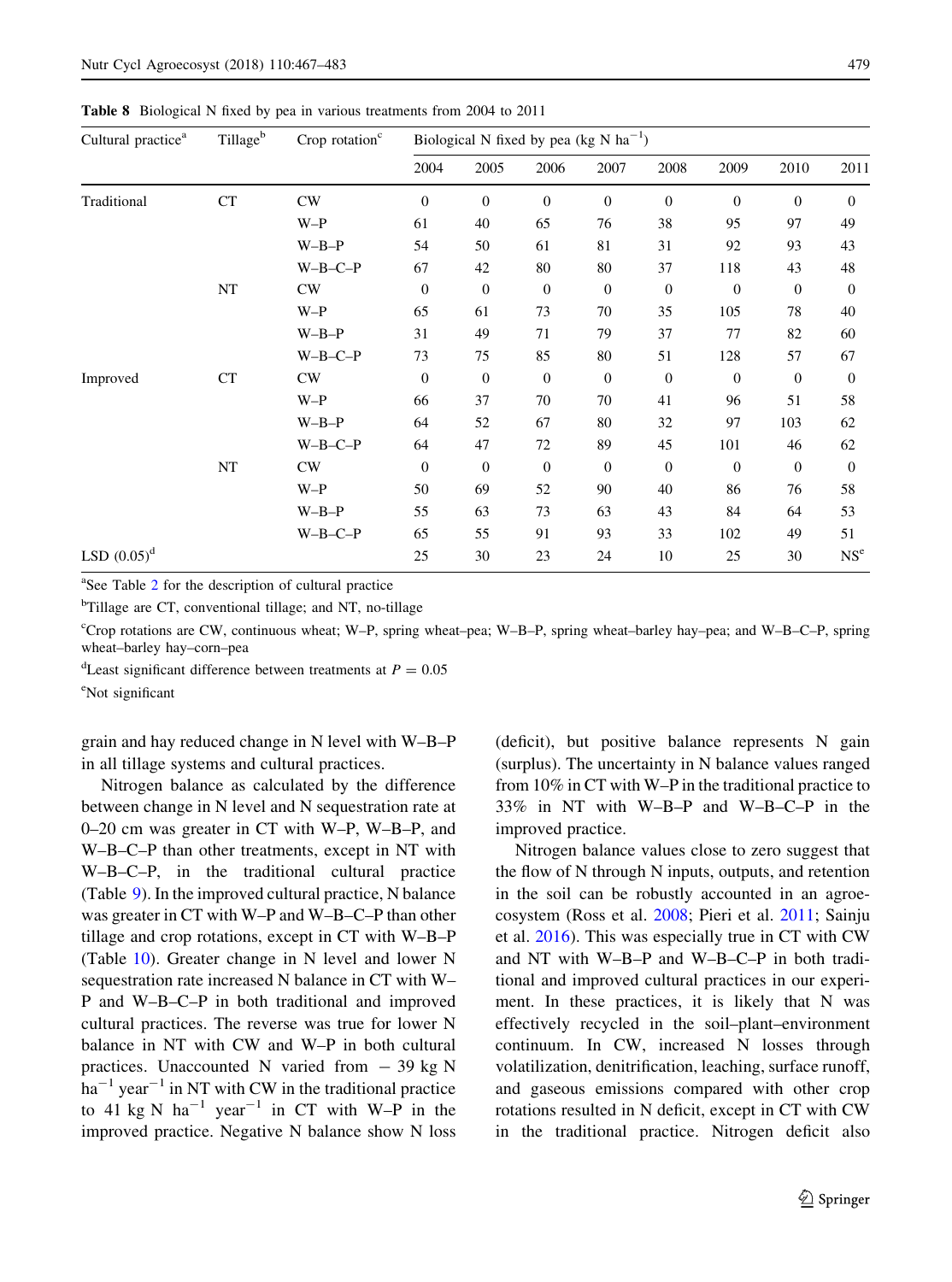| Parameter                                     | N balance in the traditional practice (kg N $ha^{-1}$ year <sup>-1</sup> ) |                           |                |                |                  |                               |              |                   |  |  |  |
|-----------------------------------------------|----------------------------------------------------------------------------|---------------------------|----------------|----------------|------------------|-------------------------------|--------------|-------------------|--|--|--|
|                                               |                                                                            | Conventional tillage (CT) |                |                | No tillage (NT)  |                               |              |                   |  |  |  |
|                                               | $CW^a$                                                                     | $W-Pa$                    | $W-B-Pa$       | $W-B-C-Pa$     | CW               | $W-P$                         | $W-B-P$      | $W-B-C-P$         |  |  |  |
| N inputs                                      |                                                                            |                           |                |                |                  |                               |              |                   |  |  |  |
| N fertilization rate                          | $78A^b$                                                                    | 37B                       | 43B            | 47B            | 80A              | 40B                           | 44B          | 49B               |  |  |  |
| Pea N fixation                                | 0 <sup>C</sup>                                                             | 65B                       | 67B            | 62B            | 0 <sup>C</sup>   | 64B                           | 60B          | 76A               |  |  |  |
| Soil N<br>mineralization                      | 32                                                                         | 34                        | 33             | 33             | 34               | 33                            | 32           | 34                |  |  |  |
| Atmospheric<br>N deposition                   | 14                                                                         | 14                        | 14             | 14             | 14               | 14                            | 14           | 14                |  |  |  |
| N added by<br>crop seed                       | 3                                                                          | 3                         | 3              | $\overline{c}$ | 3                | 3                             | 3            | $\overline{c}$    |  |  |  |
| Non-symbiotic<br>N fixation                   | 5                                                                          | 5                         | 5              | 5              | 5                | 5                             | 5            | 5                 |  |  |  |
| Total N input                                 | 132C                                                                       | 158B                      | 165AB          | 163AB          | 136C             | 159AB                         | 158B         | 180A              |  |  |  |
| N outputs                                     |                                                                            |                           |                |                |                  |                               |              |                   |  |  |  |
| Crop N removal                                | 63B                                                                        | 68AB                      | 74AB           | 72AB           | 68AB             | 62B                           | 80A          | 79A               |  |  |  |
| Denitrification                               | 10                                                                         | 6                         | 7              | 7              | 11               | 6                             | 7            | $\tau$            |  |  |  |
| Ammonia<br>volatilization                     | 12                                                                         | 6                         | 6              | 7              | 12               | 6                             | 7            | 7                 |  |  |  |
| Plant senescence                              | 6                                                                          | 6                         | 6              | 6              | 6                | 7                             | 6            | $\tau$            |  |  |  |
| N leaching                                    | 9                                                                          | 12                        | 12             | 12             | 9                | 12                            | 12           | 12                |  |  |  |
| Gaseous $N (NOx)$<br>emissions                | $\mathbf{1}$                                                               | $\mathbf{1}$              | 1              | $\mathbf{1}$   | $\overline{2}$   | $\mathbf{1}$                  | $\mathbf{1}$ | 1                 |  |  |  |
| Surface runoff                                | $\mathbf{1}$                                                               | $\mathbf{1}$              | $\overline{0}$ | $\mathbf{1}$   | $\overline{c}$   | 1                             | $\mathbf{1}$ | $\mathbf{1}$      |  |  |  |
| Total N output                                | 102                                                                        | 100                       | 106            | 106            | 110              | 95                            | 114          | 114               |  |  |  |
| Change in N level <sup>c</sup>                | 30C                                                                        | 58AB                      | 59AB           | 57AB           | 26C              | 64A                           | 44B          | 66A               |  |  |  |
| N sequestration rate<br>$(0-20 \text{ cm})^d$ | 36                                                                         | 29                        | 33             | 38             | 65               | 89                            | 55           | 56                |  |  |  |
| N balance <sup>e</sup>                        | $-6 (\pm 1)B$                                                              | $29 (\pm 3)$ A            | $26 (\pm 3)$ A | 19 ( $\pm$ 4)A | $-39 \ (\pm 5)C$ | $-25 (\pm 7)BC - 11 (\pm 2)B$ |              | $10 \ (\pm 2)$ AB |  |  |  |

<span id="page-13-0"></span>Table 9 Annual N balance due to difference between total N input and output and N sequestration rate from 2004 to 2011 in the traditional cultural practice

a Crop rotations are CW, continuous spring wheat; W–P, spring wheat–pea; W–B–P, spring wheat–hay barley–pea, and W–B–C–P, spring wheat–hay barley–corn–pea

<sup>b</sup>Numbers followed by different letters within a row are significantly different at  $P = 0.05$  by the least square means test

<sup>c</sup>Change in N level = Total N input  $-$  total N output

d Determined from the linear regression analysis between soil total N (STN) at 0–20 cm and year from 2004 to 2011

<sup>e</sup>N balance = Change in N level - N sequestration rate (0-20 cm). Values are mean ( $\pm$  SD)

occurred in NT with W–P and W–B–P in both cultural practices due to increased N sequestration rate and crop N removal. Although N losses to the environment through various processes were accounted for while calculating the N balance, difficulties in measuring them have led us to estimate their values from the literature which add uncertainty to N balance values. The uncertainty in estimated N inputs and outputs can range from 5% in atmospheric N deposition to as much 50% in N losses through ammonia volatilization, denitrification, and N leaching (Sainju [2017](#page-16-0)). Nitrogen balance values were lower in NT than CT in both cultural practices, probably a result of increased soil N retention, as N sequestration rates were higher in NT than CT for all crop rotations. Similar results of lower N balance in NT than CT have been reported for dryland cropping systems (Sainju et al. [2009\)](#page-16-0). The values were, however, similar between traditional and improved cultural practices, a case similar to that observed by Sainju et al. ([2016\)](#page-16-0).

Our N balance values of  $-39$  to 41 kg N ha<sup>-1</sup>  $year<sup>-1</sup>$  for various management practices were similar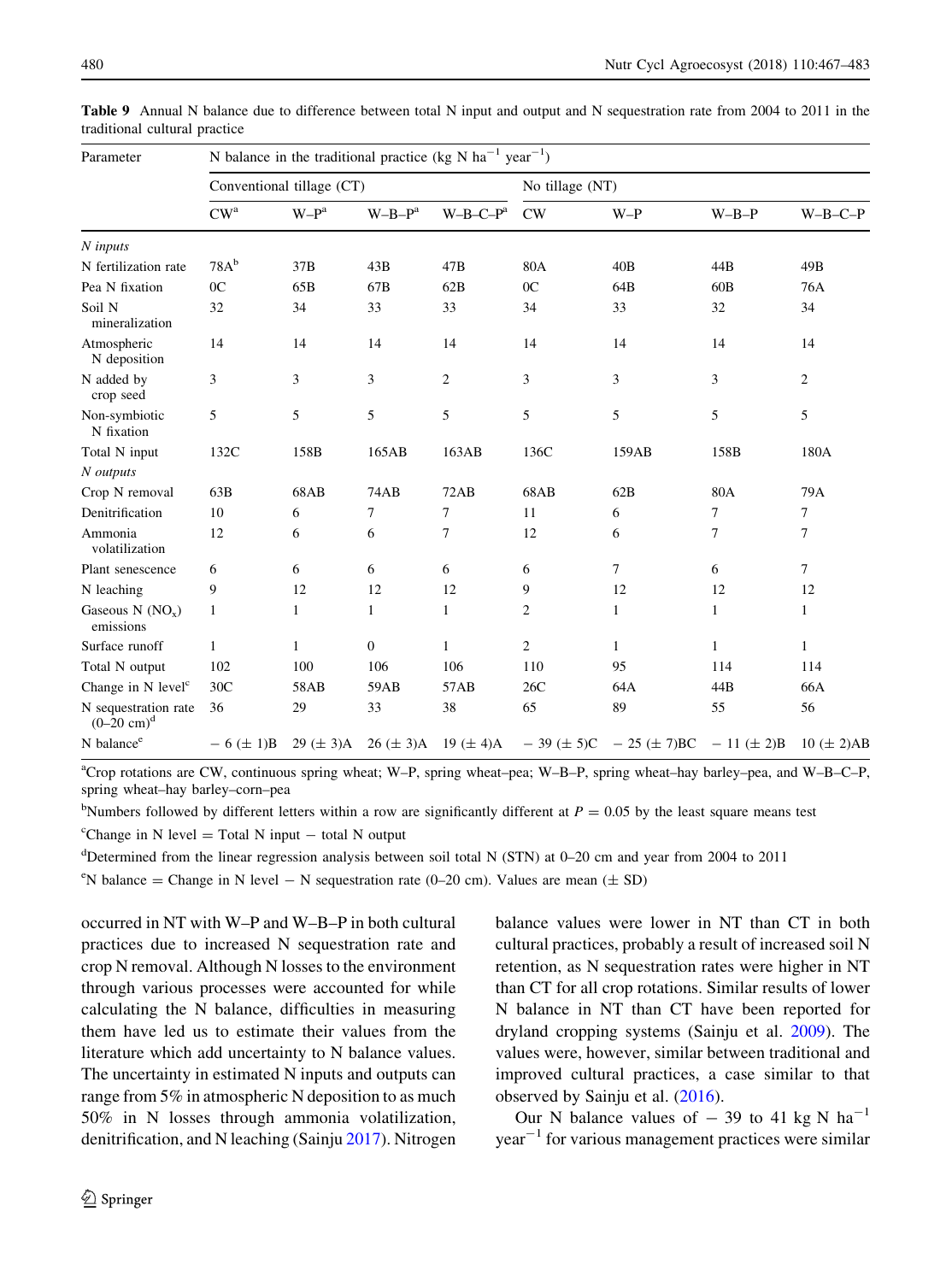| Parameter                                        | N balance in the improved practice (kg N $ha^{-1}$ year <sup>-1</sup> ) |                           |                                |                |                 |                                            |                  |                |  |  |  |
|--------------------------------------------------|-------------------------------------------------------------------------|---------------------------|--------------------------------|----------------|-----------------|--------------------------------------------|------------------|----------------|--|--|--|
|                                                  |                                                                         | Conventional tillage (CT) |                                |                | No tillage (NT) |                                            |                  |                |  |  |  |
|                                                  | $\mathrm{CW}^\mathrm{a}$                                                | $W-P^a$                   | $W-B-P^a$                      | $W-B-C-Pa$     | $\mathrm{CW}$   | $W-P$                                      | $W-B-P$          | $W-B-C-P$      |  |  |  |
| $N$ inputs                                       |                                                                         |                           |                                |                |                 |                                            |                  |                |  |  |  |
| N fertilization<br>rate                          | 78A <sup>a</sup>                                                        | 40B                       | 45B                            | 47B            | 81A             | 38B                                        | 44B              | 47B            |  |  |  |
| Pea N fixation                                   | 0B                                                                      | 72A                       | 62A                            | 69A            | 0B              | 65A                                        | 62A              | 67A            |  |  |  |
| Soil N<br>mineralization                         | 32                                                                      | 34                        | 33                             | 33             | 34              | 33                                         | 32               | 34             |  |  |  |
| Atmospheric N<br>deposition                      | 14                                                                      | 14                        | 14                             | 14             | 14              | 14                                         | 14               | 14             |  |  |  |
| N added by crop<br>seed                          | 3                                                                       | 3                         | 3                              | $\overline{c}$ | 3               | 3                                          | 3                | $\overline{c}$ |  |  |  |
| Non-symbiotic N<br>fixation                      | 5                                                                       | 5                         | 5                              | 5              | 5               | 5                                          | 5                | 5              |  |  |  |
| Total N input                                    | 132B                                                                    | 168A                      | 162A                           | 170A           | 137B            | 158A                                       | 160A             | 169A           |  |  |  |
| N outputs                                        |                                                                         |                           |                                |                |                 |                                            |                  |                |  |  |  |
| Crop N removal                                   | 50 <sub>B</sub>                                                         | 66A                       | 79A                            | 71AB           | 57AB            | 64AB                                       | 79A              | 76A            |  |  |  |
| Denitrification                                  | 10                                                                      | 6                         | $\overline{7}$                 | $\tau$         | 11              | 6                                          | $\overline{7}$   | $\tau$         |  |  |  |
| Ammonia<br>volatilization                        | 12                                                                      | 6                         | 6                              | 7              | 12              | 6                                          | $\overline{7}$   | $\overline{7}$ |  |  |  |
| Plant senescence                                 | 6                                                                       | 7                         | $\tau$                         | 7              | 6               | 6                                          | 6                | 6              |  |  |  |
| N leaching                                       | 9                                                                       | 12                        | 12                             | 12             | 9               | 12                                         | 12               | 12             |  |  |  |
| Gaseous N $(NO_x)$<br>emissions                  | $\overline{2}$                                                          | $\mathbf{1}$              | $\mathbf{1}$                   | $\mathbf{1}$   | $\mathbf{1}$    | $\mathbf{0}$                               | $\mathbf{0}$     | $\mathbf{1}$   |  |  |  |
| Surface runoff                                   | $\mathbf{1}$                                                            | $\boldsymbol{0}$          | $\boldsymbol{0}$               | $\mathbf{1}$   | $\mathbf{1}$    | $\mathbf{0}$                               | $\boldsymbol{0}$ | $\mathbf{1}$   |  |  |  |
| Total N output                                   | 90                                                                      | 98                        | 112                            | 106            | 97              | 94                                         | 111              | 110            |  |  |  |
| Change in N<br>level <sup>c</sup>                | 42C                                                                     | 70A                       | 50 <sub>BC</sub>               | 64AB           | 40C             | 64AB                                       | 49BC             | 59AB           |  |  |  |
| N sequestration<br>rate $(0-20$ cm) <sup>d</sup> | 36                                                                      | 29                        | 33                             | 38             | 65              | 89                                         | 55               | 56             |  |  |  |
| N balance <sup>e</sup>                           | $6 (\pm 1)B$                                                            |                           | 41 $(\pm 6)$ A 17 $(\pm 3)$ AB | $26 (\pm 5)$ A |                 | $-25 (\pm 3)C - 25 (\pm 4)C - 6 (\pm 2)BC$ |                  | $3 (\pm 1)B$   |  |  |  |

<span id="page-14-0"></span>Table 10 Annual N balance due to difference between total N input and output and N sequestration rate from 2004 to 2011 in the improved cultural practice

<sup>a</sup>Crop rotations are CW, continuous spring wheat; W-P, spring wheat-pea; W-B-P, spring wheat-hay barley-pea, and W-B-C-P, spring wheat–hay barley–corn–pea

<sup>b</sup>Numbers followed by different letters within a row are significantly different at  $P = 0.05$  by the least square means test

 ${}^{\text{c}}$ Change in N level = Total N input – total N output

d Determined from the linear regression analysis between soil total N (STN) at 0–20 cm and year from 2004 to 2011

<sup>e</sup>N balance = Change in N levels - N sequestration rate (0-20 cm). Values are mean ( $\pm$  SD)

to or greater than the reported values of  $-39$  to 13 kg N ha<sup>-1</sup> year<sup>-1</sup> for various cropping systems in US, Canada, and Europe (Drinkwater et al. [1998](#page-15-0); Poudel et al. [2001;](#page-16-0) Davis et al. [2003;](#page-15-0) Ross et al. [2008](#page-16-0); Pieri et al. [2011;](#page-16-0) Sainju et al. [2016](#page-16-0)). Most of the reported N balance values were for various cropping systems and crop rotations under CT systems and few were reported for NT systems. Several researchers (Korsaeth and Eltun [2000](#page-16-0); Karrison et al. [2003](#page-16-0)) have reported N balances of  $-45$  to 45 kg N ha<sup>-1</sup> year<sup>-1</sup> for several long-term cropping systems, suggesting that crop production occurred at the expense of STN and that STN values were highly variable among cropping systems to be used for calculating N balance.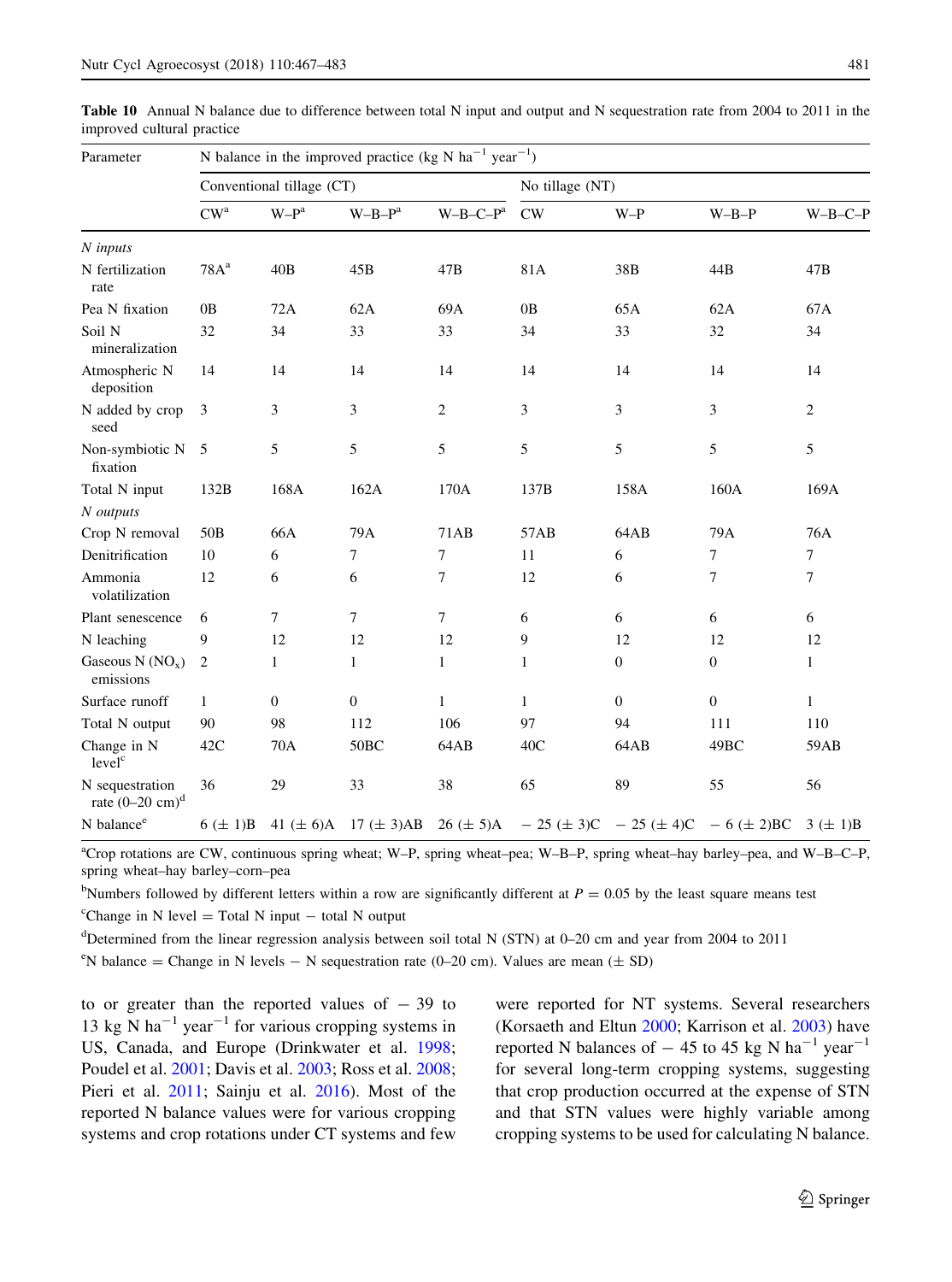<span id="page-15-0"></span>Out of the total N input added to crops, crop N removal accounted for 42–50% with CW and 39–45% with other crop rotations containing pea in all tillage systems and cultural practices. In contrast, estimated total N loss to the environment ranged from 29 to 31% of the total N input with CW and 19–22% with other crop rotations. This suggests that legume-based crop rotations can reduce N losses to the environment compared with nonlegume monocropping, although crop N removal was similar with all crop rotations, regardless of tillage systems and cultural practices. Our values for crop N removal were similar to the values of 39–48% of the total N input reported for dryland cropping systems (Ross et al. [2008;](#page-16-0) Davis et al. 2003; Sainju et al. [2016\)](#page-16-0), but values for N loss to the environment were within 6–33% reported for various cropping systems by numerous researchers (Paustian et al. [1990;](#page-16-0) Crews and Peoples 2005; Ross et al. [2008\)](#page-16-0). Differences in soil and climatic conditions, cropping systems, management practices, and duration of the experiment may have influenced the proportion of crop N removal and N loss to total N input among regions.

# **Conclusions**

Nitrogen balance based on N inputs, outputs, and retention in the soil showed a complete picture on N flows in crops and soils and losses to the environment after 8 years of tillage, crop rotation, and cultural practices in the northern Great Plains, USA. Crop residue N returned to the soil was greater with CW and W–P, but N removal in grain and hay was greater with W–B–P and W–B–C–P than other crop rotations. Nitrogen fertilization rate was greater with CW, but biological N fixation was greater with other crop rotations. Soil N sequestration rate at 0–20 cm from 2004 to 2011 was greater in NT with W–P than other tillage and crop rotations. Total N input was lower, but the proportion N loss to environment as total N input was greater with CW than other crop rotations, regardless of tillage and cultural practices. As a result, N flows through crop, soil, and the environment were more accountable in legume-based crop rotations, especially in CT systems. Increased soil N sequestration increased N deficit in NT systems which partly contrasted our hypothesis. Legume-based crop rotations can reduce N inputs, increase aboveground crop

N removal and N flows, and decrease N loss to the environment compared with nonlegume monocropping, regardless of tillage and cultural practices. As a result, legume-based crop rotations can be productive and environmentally sustainable with reduced chemical inputs compared with nonlegume monocropping in dryland agroecosystems.

Acknowledgements We acknowledge the excellent support provided by Mark Gaffri, Michael Johnson, and Rene France for field work and Joy Barsotti, Johnny Rieger, and Christopher Russell for soil and plant sampling in the field and analysis in the laboratory.

#### References

- Bronson KF, Onken AB, Keeling JW, Booker JD, Torbert HA (2001) Nitrogen response in cotton as affected by tillage system and irrigation level. Soil Sci Soc Am J 65: 1153–1163
- Crews TE, Peoples MB (2005) Can the synchrony of nitrogen supply and crop demand be improved in legume and fertilizer-based agroecosystems? A review. Nutr Cycl Agroecosyst 72:101–123
- Davis RL, Patton JJ, Teal RK, Tang Y, Humphreys MT, Mosali J, Girma K, Lawles JW, Moges SM, Malapati A, Si J, Zhang H, Deng S, Johnson GV, Mullen RW, Raun WR (2003) Nitrogen balance in the Magruder plots following 109 years in continuous winter wheat. J Plant Nutri 8:1561–1580
- Delgado JA, Shaffer MJ, Lal H, McKinney SP, Gross CM, Cover H (2008) Assessment of nitrogen losses to the environment with a Nitrogen Trading Tool (NTT). Comp Electron Agric 63:193–206
- Drinkwater LE, Wagoneer P, Sarrantonio M (1998) Legumebased cropping systems have reduced carbon and nitrogen losses. Nature 396:262–265
- Eck HV, Jones OR (1992) Soil nitrogen status as affected by tillage, crops, and crop sequences. Agron J 84:660–668
- Eickhout B, Bouwman AP, van Zeijts H (2006) The role of nitrogen in world food production and environmental sustainability. Agric Ecosyst Environ 116:4–14
- Engel RE, Miller PR, McConkey BG, Wallander R (2017) Soil organic carbon changes to increasing cropping intensity and no-till in a semiarid climate. Soil Sci Soc Am J 81:404–413
- Franzluebbers AJ (2007) Integrated crop-livestock systems in the southeastern USA. Agron J 99:361–372
- Herrero M, Thorton PK, Notenbaert AM, Wood S, Masangi S, Freeman HA, Bossio D, Dixon J, Peters M, van de Steeg J, Lynam J, Parthasarathy PR, Macmillan S, Gerard B, McDermont J, Sere C, Rosegrant M (2010) Smart investments in sustainable food productions: revisiting mixed crop-livestock systems. Science 327:822–825
- Intergovernment Panel on Climate Change (IPCC) (2014) Climate Change 2014: Synthesis Report. Contribution of Working Groups I, II and III to the Fifth Assessment Report